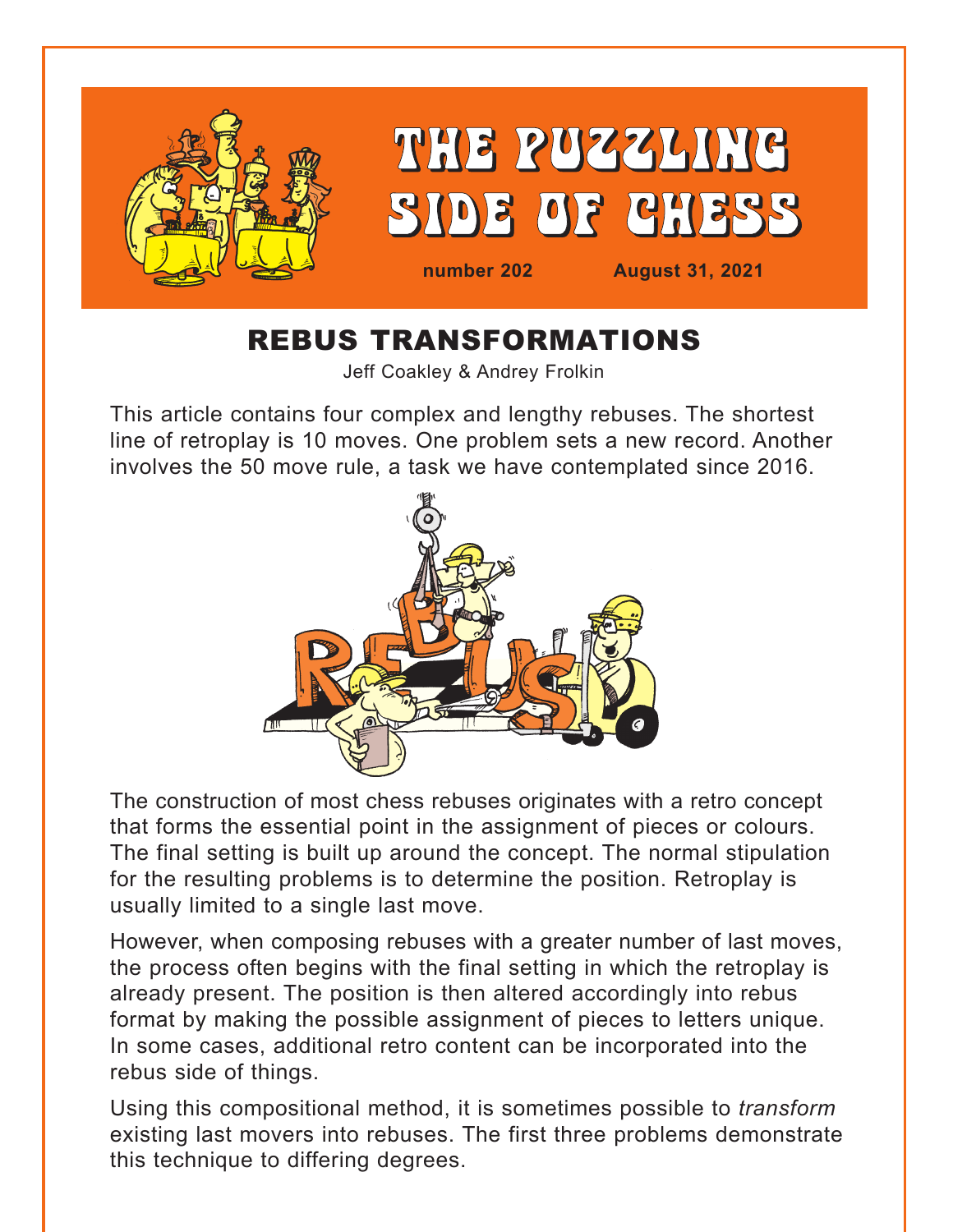<span id="page-1-0"></span>Rebus 70 is a *direct transformation* of a masterpiece from 1940 by Hugo August and Anton Trilling. The position was not altered in any way. Pieces were simply replaced with letters. "Instant rebus!"

One positive effect of the rebus conversion was the discovery that the assignment of two piece-types depends on the retroanalysis of a complicated pawn formation. For a long time, we considered this 44 mover to be the length record for rebuses.

> **[Rebus 70](#page-5-0)** "*Forty-four*" w\_\_\_\_\_\_\_\_w **din water of the contract of the contract of the contract of the contract of the contract of the contract of th** F HAW F SAF **Example 1999**  $\mathcal{H}_{\mu}$   $\mathcal{H}_{\mu}$  **f**  $\mathcal{H}_{\mu}$  **R All March 1999** a a gantar a gantar a gantar a gantar a gantar a gantar a gantar a gantar a gantar a gantar a gantar a gantar<br>Tagairtí a wakazi wakazi wakazi wakazi wakazi wakazi wakazi wakazi wa wakazi wa wakazi wa wakazi wakazi wakazi wakazi w a katika a katika a katika a katika a katika a katika a katika a katika a katika a katika a katika a katika a **r t** *Will***, O 20** F*wi<sub>th</sub> Will Fwy*, F **f f f Y R o f F R F** *H* f **160 f o f**

Each letter represents a different type of piece. Uppercase is one colour, lowercase is the other. Determine the position and the last 44 moves.  $\frac{1}{2}$  we have the set of  $\frac{1}{2}$ 



"*The colours of chess (and of chess rebuses) are not only black and white; there are other colours, too*." Nina Omelchuk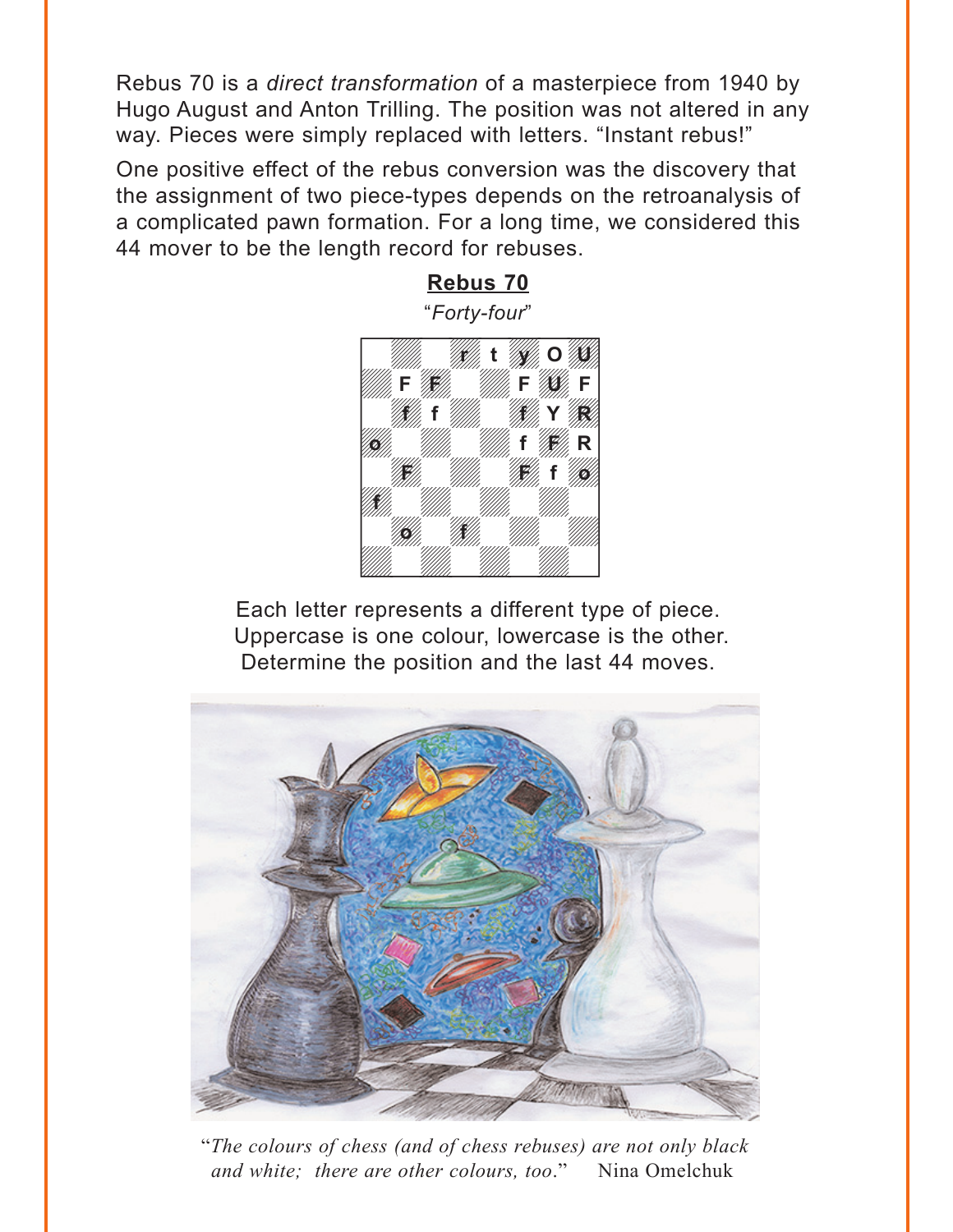<span id="page-2-0"></span>

The next rebus is a transformation of a problem by Luigi Ceriani. In this case, two changes to the position were necessary for a sound conversion. The plus side of the changes was enhancement of the retro content by the addition of a *time loop* which was not part of the original composition.

**[Rebus 71](#page-9-0)**



Each letter represents a different type of piece. Uppercase is one colour, lowercase is the other. Determine the position and the last 10 moves.

For more on time loops, see *rebus 64* (column 197) and *who's the goof 36* (column 174).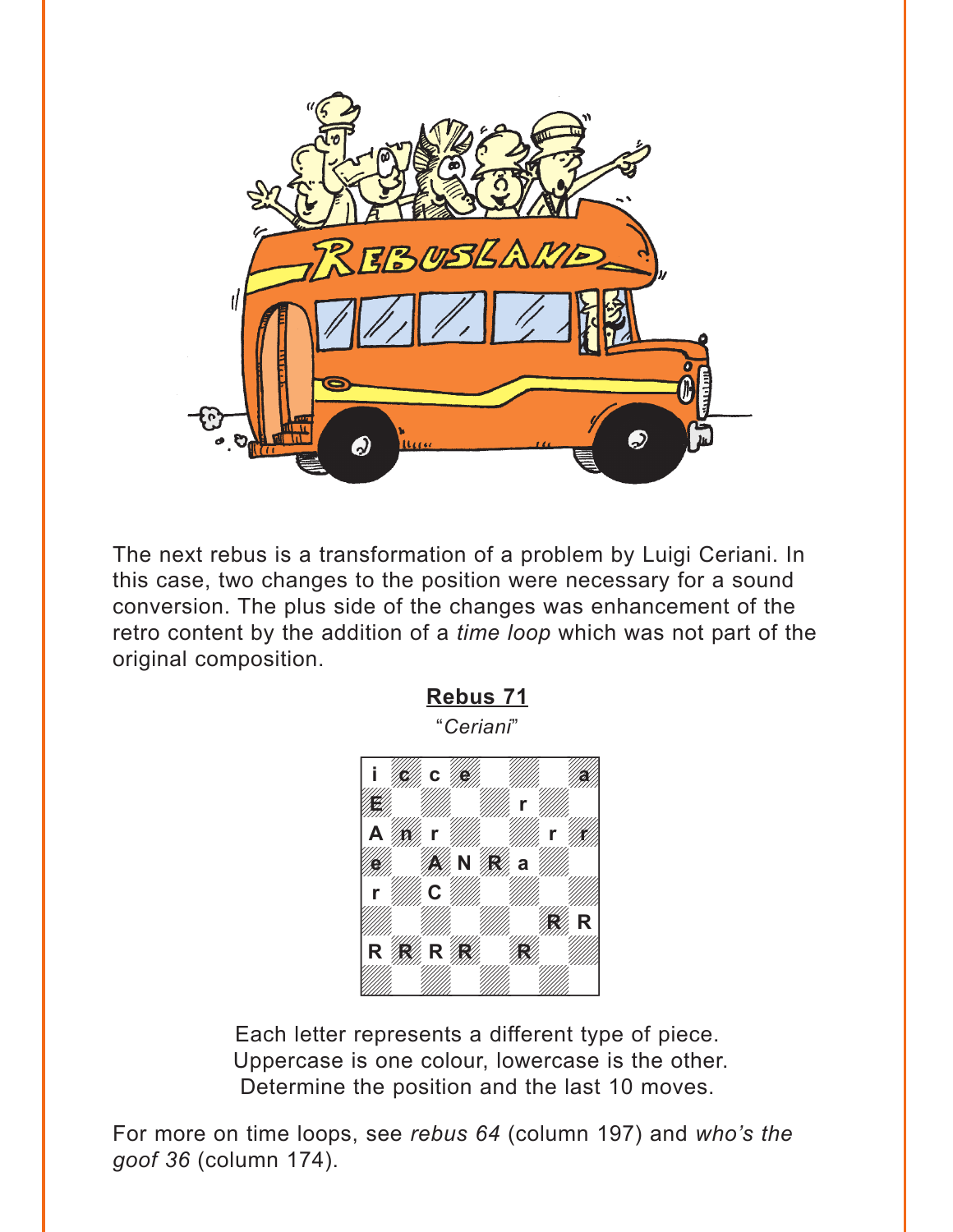<span id="page-3-0"></span>As would be expected, the vast majority of retro problems cannot be transformed into rebuses. However, sometimes it is possible to use ideas from other compositions as the basis of a new rebus.

The great Russian retro master Nikita Plaksin has composed nearly a hundred problems based on the 50 move rule, the earliest in 1966. Several employ a *tactical device* and pawn formation similar to the next puzzle. We dedicate the rebus to him on the occasion of his 90th birthday (July 9, 2021).



Each letter represents a different type of piece. Uppercase is one colour, lowercase is the other. Determine the position and the last move. (*Letters on b1 and b8 are small L, not capital i*.)



*Никита Михайлович Плаксин*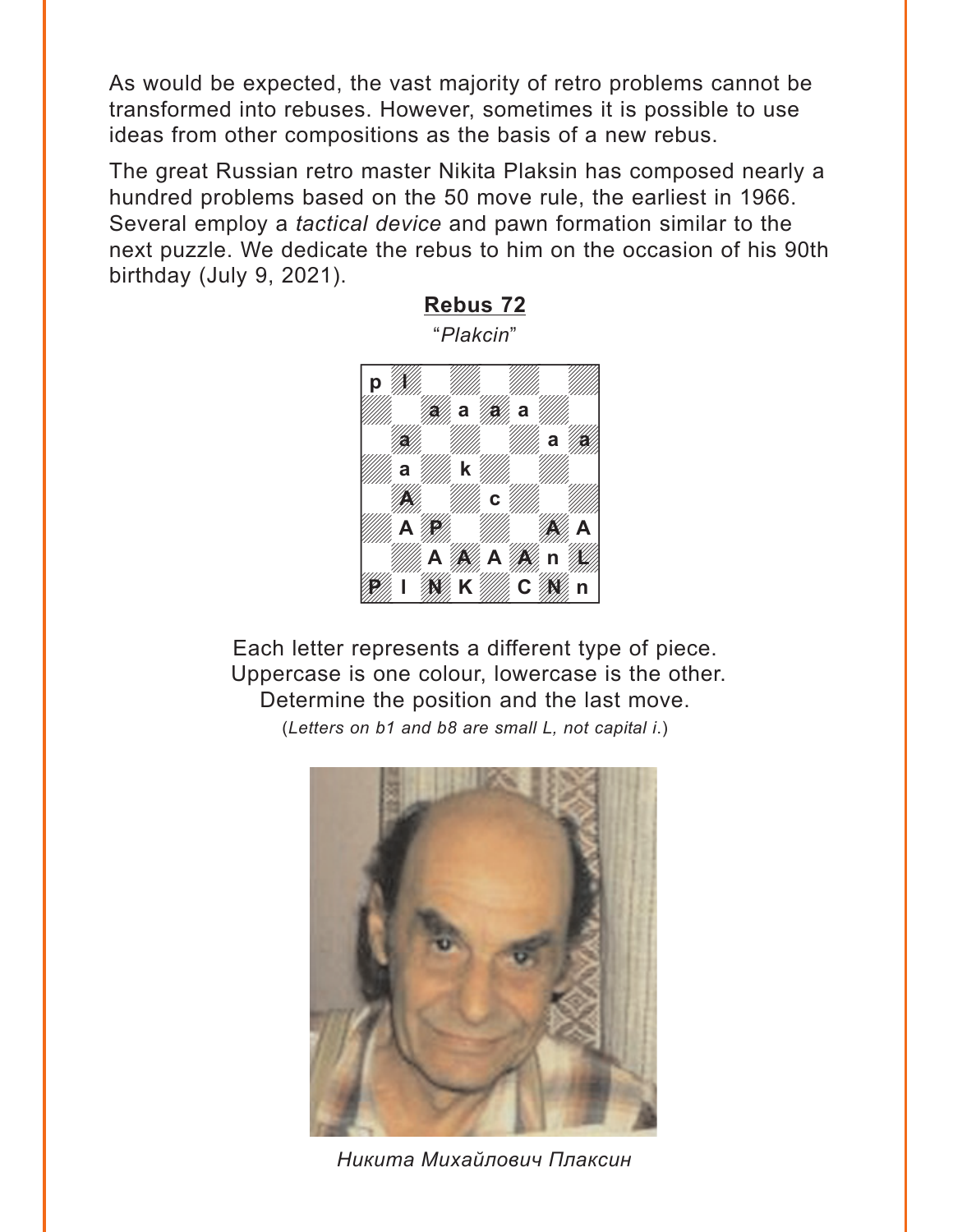<span id="page-4-0"></span>

*Window of Opportunity*

Our final puzzle is not a transformation. But it is a new length record for rebuses. Forty-six exactly determined last moves!



Each letter represents a different type of piece. Uppercase is one colour, lowercase is the other. Determine the position and the last 46 moves.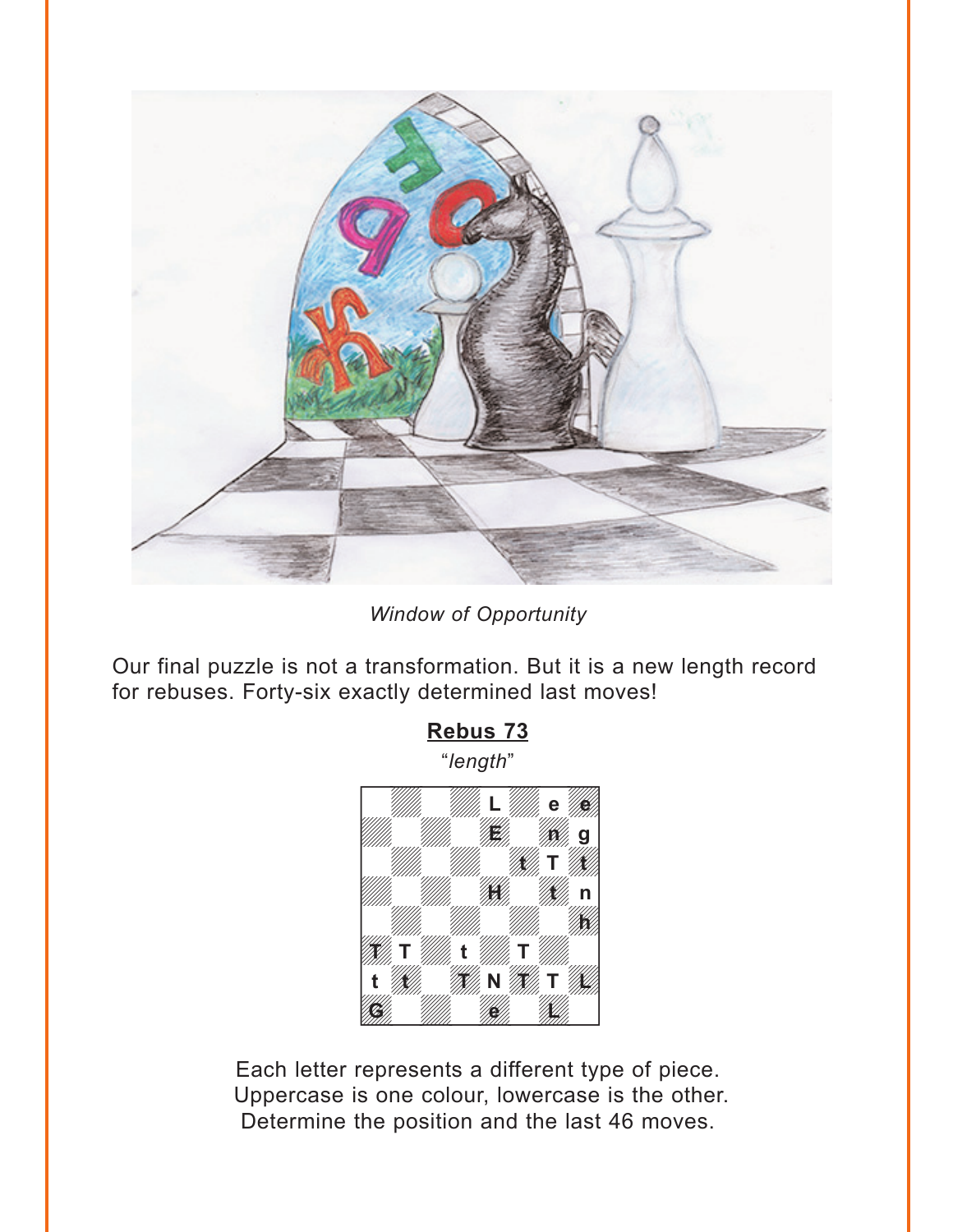# <span id="page-5-0"></span>**SOLUTIONS**

All rebuses are joint compositions by Andrey Frolkin and Jeff Coakley, *Puzzling Side of Chess* (2021). As noted in the text, rebuses 70 and 71 are versions (transformations) of non-rebus compositions by others.

**PDF hyperlinks.** You can advance to the solution of any puzzle by clicking on the underlined title above the diagram. To return to the puzzle, click on the title above the solution diagram.

## **[Rebus 70](#page-1-0)**

*original composition:* Hugo August & Anton Trilling 1940 *Die Schwalbe*

*rebus transformation:* Andrey Frolkin & Jeff Coakley 2021



"*Forty-four*"  $F =$  pawn  $O =$  knight  $U = \text{rook}$  $R = b$ ishop  $T =$  queen  $Y =$  king caps = white last move: 1...Ng2-h4+



| $(13 + 13)$ |  |
|-------------|--|
|             |  |

| Letter count:                                   | 7F 1O 2U 2R 1Y (13)<br>7f 3o 1r 1t 1y (13)   |  |               |                                                            |
|-------------------------------------------------|----------------------------------------------|--|---------------|------------------------------------------------------------|
| $Y = \bigcircled{S}$                            | Letter with one uppercase, one<br>lowercase. |  |               |                                                            |
| $F = \hat{X}$                                   | Only letter not on 8th rank.                 |  |               |                                                            |
| $Q = \mathcal{L}$                               | O ≠ 營営 Impossible check (g8).                |  | dark squares. | $O \neq \mathbb{Q}$ Three lowercase O's on                 |
| The king on g6 is in check by the knight on h4. |                                              |  |               |                                                            |
| $caps = white$ If $caps = black$                | Impossible double check (f5).                |  |               |                                                            |
| $U = \tilde{\Xi}$                               |                                              |  |               | $U \neq \mathcal{U} \mathcal{L}$ Both kings in check (g7). |
| $RT =$ ( $\mathbb{G}(\mathbb{Q})$ )             | Diagram next page.                           |  |               |                                                            |

|             | Ng2-h4+                                                                                                                                                                                                                                                             |
|-------------|---------------------------------------------------------------------------------------------------------------------------------------------------------------------------------------------------------------------------------------------------------------------|
|             | Nb3-a5                                                                                                                                                                                                                                                              |
|             | Nc5-b3                                                                                                                                                                                                                                                              |
|             | Nd3xc5                                                                                                                                                                                                                                                              |
| -5. c4-c5   | a4-a3                                                                                                                                                                                                                                                               |
|             | a5-a4                                                                                                                                                                                                                                                               |
|             | a7-a5                                                                                                                                                                                                                                                               |
| -8. a6xBb7  | Ne1-d3                                                                                                                                                                                                                                                              |
|             | d3-d2                                                                                                                                                                                                                                                               |
| -10. a4-a5  | d4-d3                                                                                                                                                                                                                                                               |
| -11. a3-a4  | d5-d4                                                                                                                                                                                                                                                               |
|             | d7-d5                                                                                                                                                                                                                                                               |
|             | e2-e1=N                                                                                                                                                                                                                                                             |
|             | e3-e2                                                                                                                                                                                                                                                               |
|             | e4-e3                                                                                                                                                                                                                                                               |
|             | e5-e4                                                                                                                                                                                                                                                               |
|             | e7-e5                                                                                                                                                                                                                                                               |
| -18. e6xRf7 | Rc8-c7                                                                                                                                                                                                                                                              |
|             | Bc7-d8                                                                                                                                                                                                                                                              |
|             | Qd8-e8                                                                                                                                                                                                                                                              |
|             | Ke8-f8                                                                                                                                                                                                                                                              |
|             | Rf8-f7                                                                                                                                                                                                                                                              |
|             |                                                                                                                                                                                                                                                                     |
|             | last moves:<br>-2. f3-f4<br>$-3. f2-f3$<br>-4. b3-b4<br>$-6. c3 - c4$<br>$-7.$ $c2-c3$<br>-9. a5-a6<br>-12. a2-a3<br>-13. d6xRc7<br>-14. d5-d6<br>-15. d4-d5<br>-16. d3-d4<br>$-17. d2-d3$<br>-19. e5-e6<br>-20. e4-e5<br>-21. e3-e4<br>$-22. e2-e3$<br>-23. Rf7-g7 |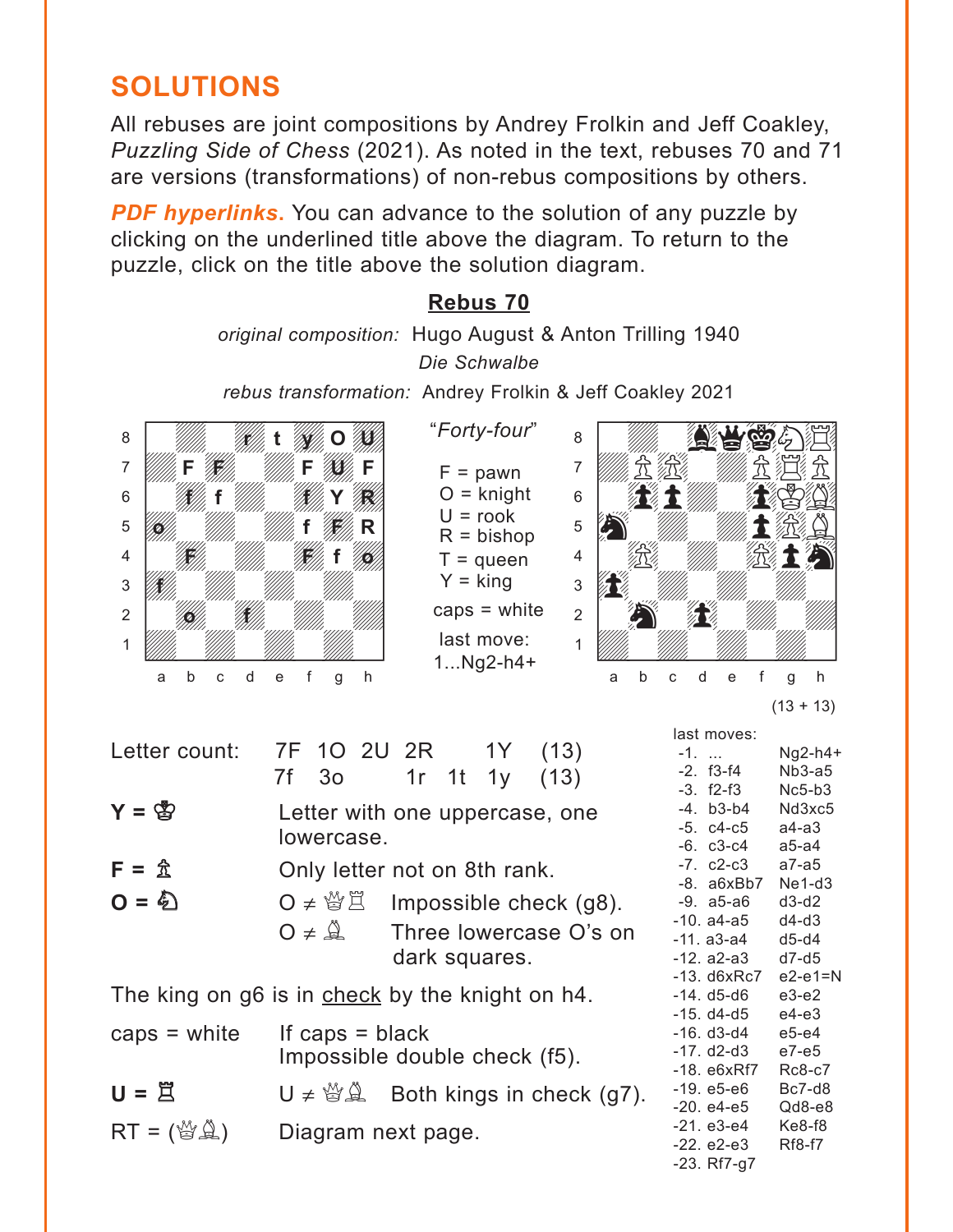White and Black are each missing 3 pieces. Black has a promoted knight and 7 pawns. White has 7 pawns.

The white a-pawn captured axb7. The white e-pawn captured exf6 or exf7. That leaves only one missing black piece unaccounted for. So the white gh-pawns are necessarily on their original files. That means that the black kingside pawns made at least two captures, either ...exf and ...hxg or ...gxf and



...hxg. That leaves one missing white piece unaccounted for. So the black cd-pawns are on their original files, which means that the white d-pawn captured dxc7, accounting for all missing black pieces.

The original white c-pawn could not capture cxb or cxd to promote on b8 or d8. It was captured somewhere on the c-file.

 $R = \mathbb{R}$  R  $\neq \mathbb{S}$  There are 2 uppercase R's and no white promotions.  $T = \mathfrak{B}$ with the set of the set of the set of the set of the set of the set of the set of the set of the set of the set of the set of the set of the set of the set of the set of the set of the set of the set of the set of the set

The solved position is identical to August-Trilling 1940. A natural rebus!

So what were the last 44 moves?

The kingside cage must be released before retrostalemate occurs when the retraction of white pawn moves is exhausted.

White is missing a queen, knight, and the original c-pawn. Black has a promoted knight and is missing two rooks and a light bishop.



Regardless of which black pawn captured on the f-file, the black h-pawn captured ...hxg4. The original black g-pawn did not promote. To do so, it would have to capture ...gxh to get by the white g-pawn. That would require three captures by Black on the fgh-files. This is impossible because one of the missing white pieces is the original c-pawn.

Therefore the black e-pawn promoted to knight on e1 and the black captures on the kingside were ...hxg4 and ...gxf. The white c-pawn was captured on the c-file.

Black pieces were captured on b7, d7, and on f6 or f7.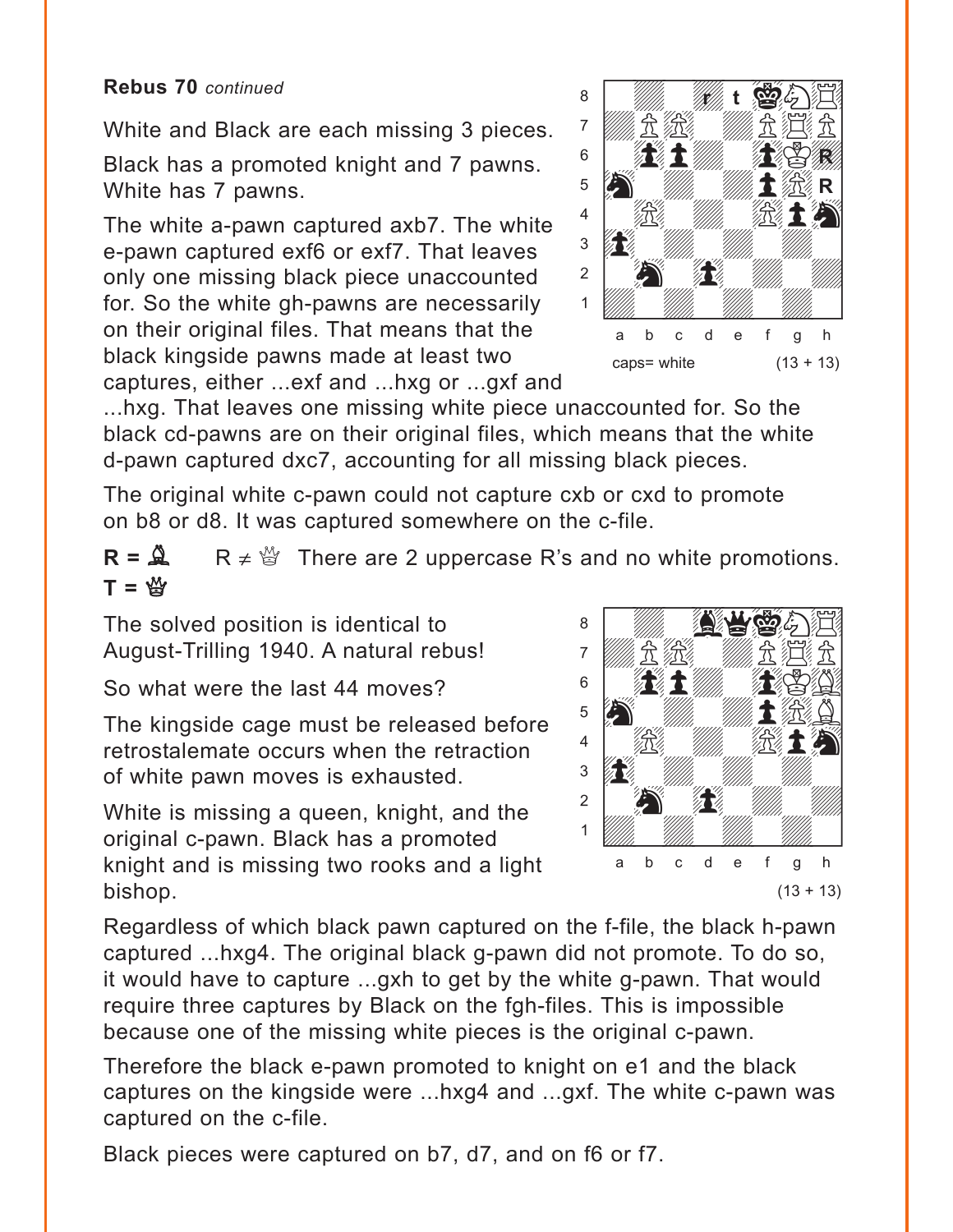To release the cage, White must uncapture exRf7. White cannot uncapture a bishop on f7 because the white king would be in an impossible check by the bishop. Thus, a rook was captured on f7 and a bishop on the light square c7.

The uncapture on f7 must be preceded by the retraction of the black e-pawn to e7.

The uncapture dxc7 must be preceded by the retraction of the black d-pawn to d7.



The uncapture axb7 must be preceded by the retraction of the black a-pawn to a7.

The immediate attempt to unpromote on e1 with -1...Ng2-h4+ -2.f3-f4 Ne1-g2? -3.f2-f3 e2-e1=N leads to retrostalemate after -4.b3-b4 Nd1-b2 -5.b2-b3 e3-e2.

To gain enough reverse time, Black must quickly uncapture a white pawn on c5.

First retraction: -1...Ng2-h4+. Not *-1...Nf3-h4+?* which prevents the white f-pawn from retracting.

Next is -2.f3-f4 Nb3-a5! -3.f2-f3 Nc5-b3 -4.b3-b4 Nd3xPc5. Not *-2.f3-f4 Na4-b2?* (or *...Nd3-b2?*) *-3.f2-f3 Nc5-a4* because that would leave a knight on a5 blocking the retraction of the black a-pawn.

Now the black a-pawn rushes back to a7 while the white c-pawn retracts to c2. -5.c4-c5 a4-a3 -6.c3-c4 a5-a4 -7.c2-c3 a7-a5 Diagram.

It should be noted that *-7...Nd1-b2? b2-b3* is not possible because later the white pawn on c7 must retract to d2 with the white darksquare bishop still on h6. With white pawns on b2 and d2, that bishop cannot get back to c1.

The white pawn on b7 can now untake and retract to a2 while the black d-pawn unmakes its way to d7.

-8.a6xBb7 Ne1-d3 Clearing the d-file and preparing to unpromote on e1.



-9.a5-a6 d3-d2 -10.a4-a5 d4-d3 -11.a3-a4 d5-d4 -12.a2-a3 d7-d5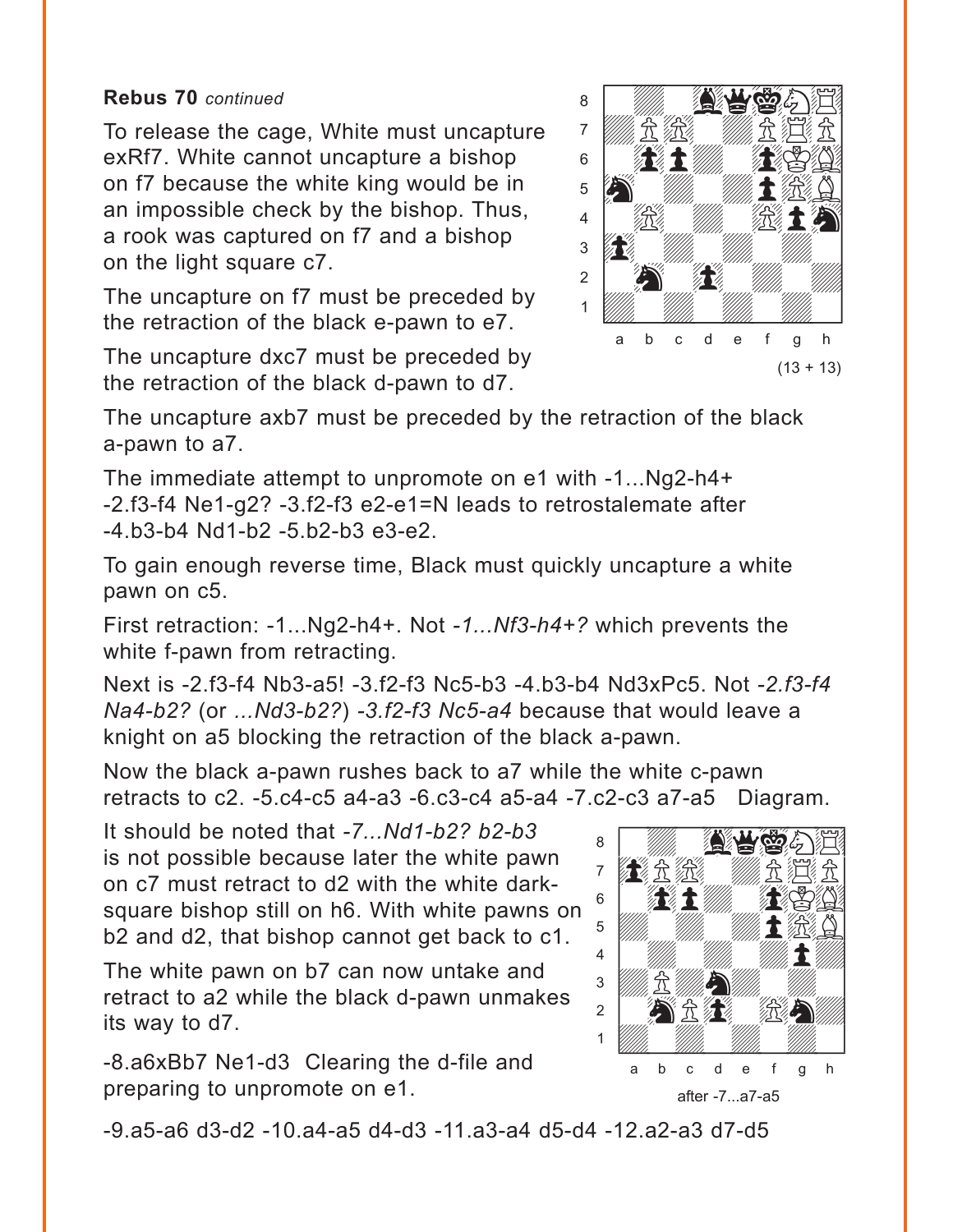Next White uncaptures on c7 and Black unpromotes on e1. Then the pawns retract to d2 and e7.

 $-13.06xRc7$  e2-e1=N -14.d5-d6 e3-e2 -15.d4-d5 e4-e3 -16.d3-d4 e5-e4 -17.d2-d3 e7-e5

Then White can retract -18.e6xRf7. Middle diagram.

The lock on the cage has been broken, but Black must still hurry to free the rook on g7 while the white e-pawn ungoes to e2.

-18...Rc8-c7 -19.e5-e6 Bc7-d8 -20.e4-e5 Qd8-e8 -21.e3-e4 Ke8-f8 -22.e2-e3 Rf8-f7 -23.Rf7-g7 Lower diagram.

44 last moves exactly determined.

Now White can shuffle pieces within the "expanded cage" to let the white king escape. For example: -23...Ra8-c8 -24.Bg7-h6 Bc8-b7 -25.Kh6-g6 Ne3-g2 -26.Bg6-h5 Bd6-c7 -27.Kh5-h6 Bc5-d6 -28.Kh4-h5 b7-b6 -29.Kg3-h4 Then the white h-pawn can retract to h2 and the rest is fairly easy.

A great last mover by German composers Hugo August (1902-1967) and Anton Trilling (1892-1947). Hopefully they don't mind its conversion to a rebus.

For those who prefer forward notation, play from the diagram was: 1.Rg7 Rf7 2.e3 Kf8 3.e4 Qe8 4.e5 Bd8 5.e6 Rc7 6.exf7 e5 7.d3 e4 8.d4 e3 9.d5 e2 10.d6 e1=N 11.dxc7 d5 12.a3 d4 13.a4 d3 14.a5 d2 15.a6 Ned3 16.axb7 a5 17.c3 a4 18.c4 a3 19.c5 Nxc5 20.b4 Nb3 20.f3 Na5 21.f4 Nh4+





after -18.e6xRf7

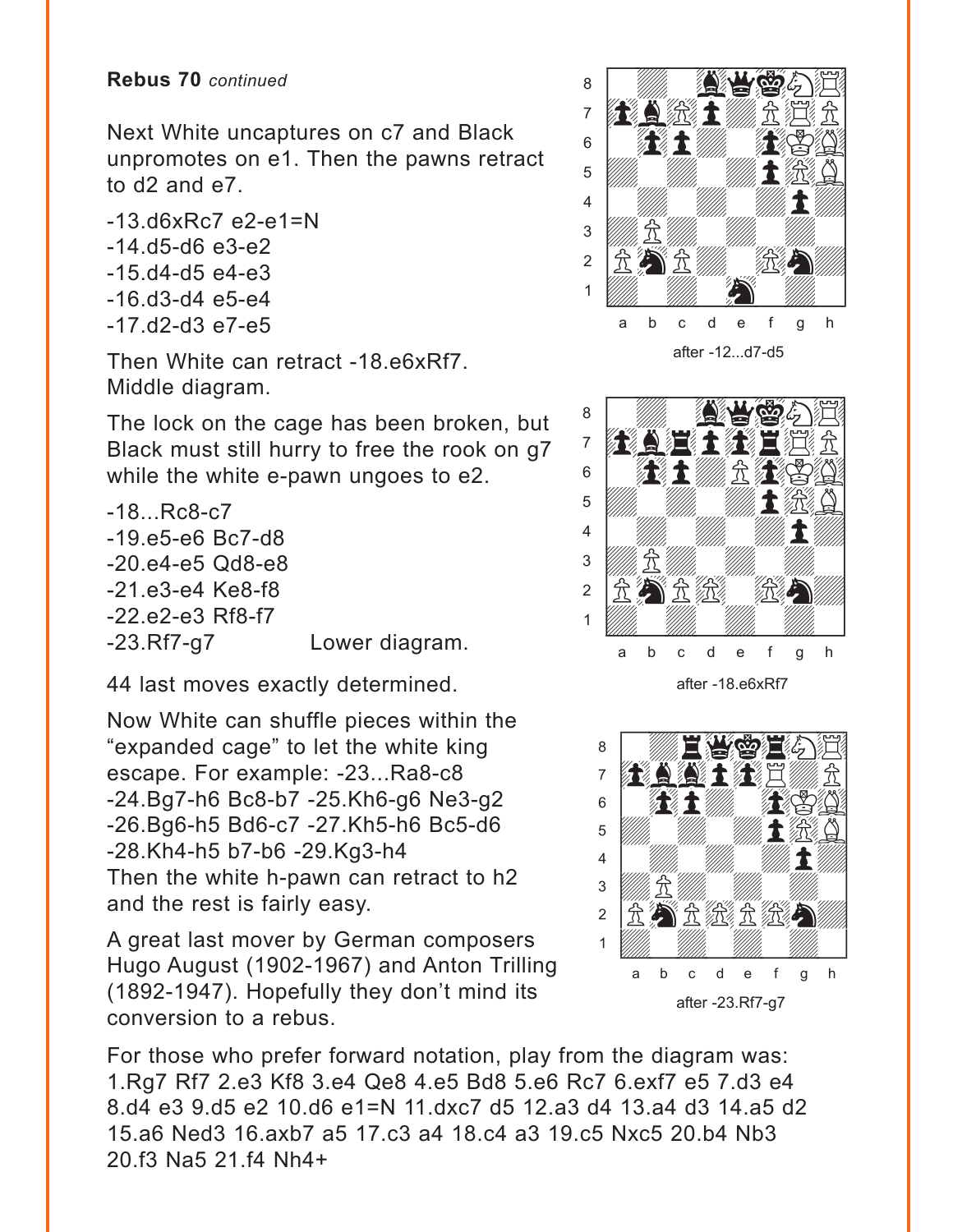## **[Rebus 71](#page-2-0)**

Andrey Frolkin & Jeff Coakley 2021 *Puzzling Side of Chess rebus version of* Luigi Ceriani 1939 *Die Schwalbe*

<span id="page-9-0"></span>

"*Ceriani*"  $C = b$ ishop  $E =$ rook  $R =$  pawn  $I =$ queen A = knight  $N =$  king caps = white last move: 1...d7xRc6++



-5. Ne6-c5+ Kb5-b6+

-6. Bb3-c4+

| A 1N (13)<br>a 1n (13) | last 10 moves:        |  |
|------------------------|-----------------------|--|
|                        | $-1.$ $d7xRc6++$      |  |
|                        | $-2. Rf6xc6+ b7xQc6+$ |  |
| ercase, one            | $-3.$ Qe6xc6+ c7-c6+  |  |
|                        | $-4.$ Qe8xe6+ e7-e6+  |  |

Letter count:  $1C$  1E 8R  $2A$ 2c 2e 5r 1i 2a

 $N = \S$  Letter with one upper lowercase.

 $R = \hat{\mathbb{Z}}$  Only remaining letter not on 8th rank.

 $caps = white$  If caps = black The "inverted" pawn formation requires 8 captures (two too many).

The white king (d5) is in check by the pawn on c6.

| $A = \sum$         | $A \neq \mathcal{B} \mathcal{L}$ Both kings in check (c5). |
|--------------------|------------------------------------------------------------|
|                    | $A \neq \mathbb{E}$ Both kings in check (a6).              |
| $E = \overline{2}$ | $E \neq \mathcal{B} \mathcal{L}$ Both kings in check (a7). |

The white king is in check by the rook on d8.

The last move was the double check -1...d7xc6++.

 $CI = (\mathcal{B} \mathcal{A})$ 

Diagram next page.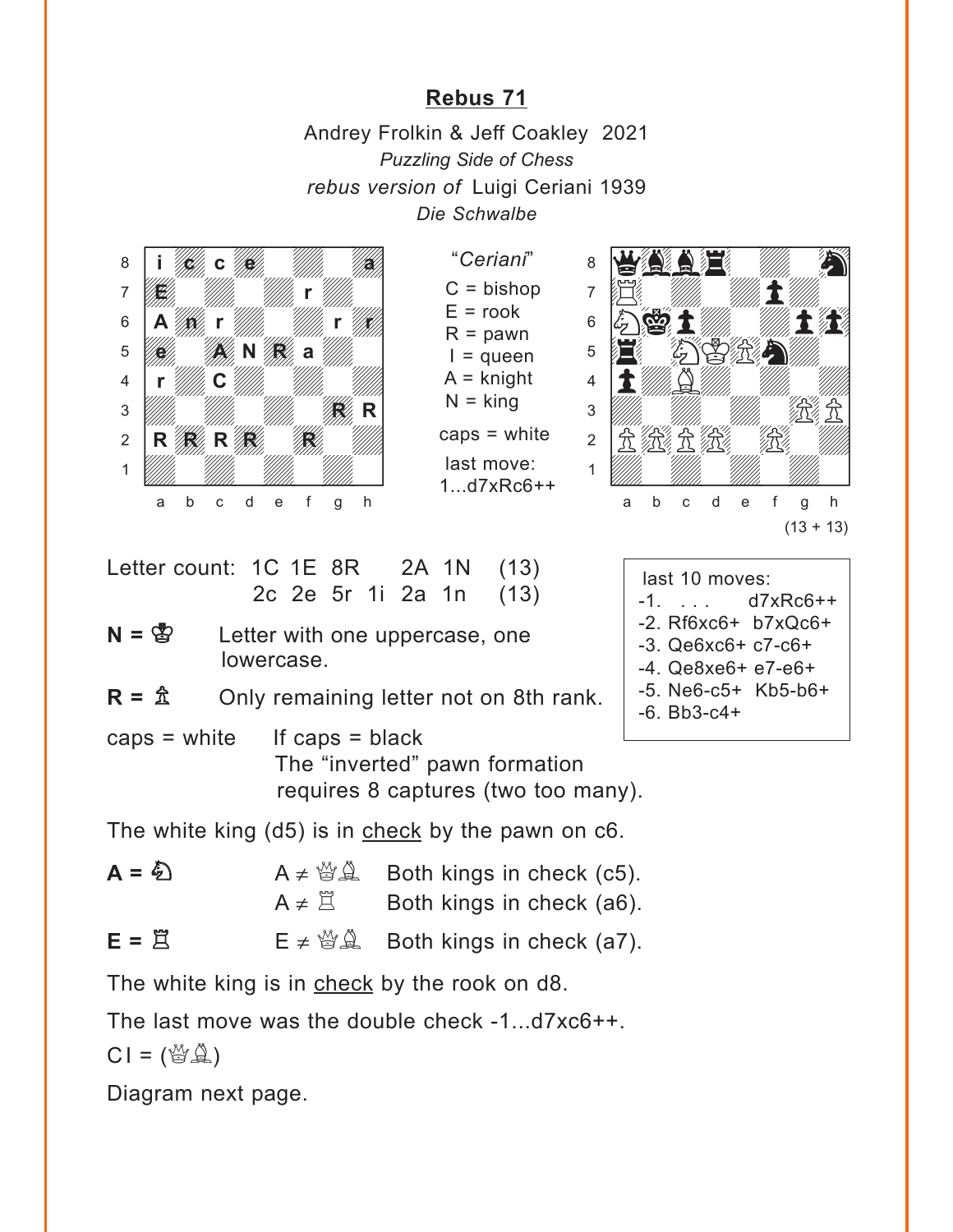If  $C = \frac{M}{2}$  $I = \mathbb{Q}$  Middle diagram.

White is missing 3 pieces, a rook and 2 bishops. The dark-square bishop was captured on c1. Another white piece was captured on c6 on the last move. That leaves one unaccounted white piece.

Black has a promoted queen. Since the original d-pawn captured on c6 last turn, the only black pawn that could have promoted is the missing e-pawn. This means that the white e-pawn made two captures, one to let the black pawn pass and the other to return to the e-file.

Black is missing 3 pieces, a dark-square bishop and 2 pawns. The original black b-pawn did not promote. Thus the two pieces captured by the white e-pawn were the original black c-pawn (on d3 or d4 after it captured a white piece on the d-file) and the dark-square bishop (on e5).

Now consider the last move. Which white piece was captured on c6, the missing rook or bishop?

Try 1: White rook on c6. Diagram.

The black king is in check.

White's previous move was not the capture -2.Rxc6+ because there are no missing black pieces available for capture. The missing black b-pawn was necessarily captured earlier on the b-file.

White's previous move was not the non-capture -2.Rc7-c6+ because before that move White would be in an impossible check by the bishop on a8. (The discovery 2...Kb7-b6+ is impossible because the king on b7 would be in an impossible double check from rooks on a7 and c7.)

So the piece captured by Black on c6 could not be the white rook.



try 1:  $C = \frac{M}{Q}$ ,  $I = \frac{N}{Q}$ before -1...d7xRc6++ a b c d e f g h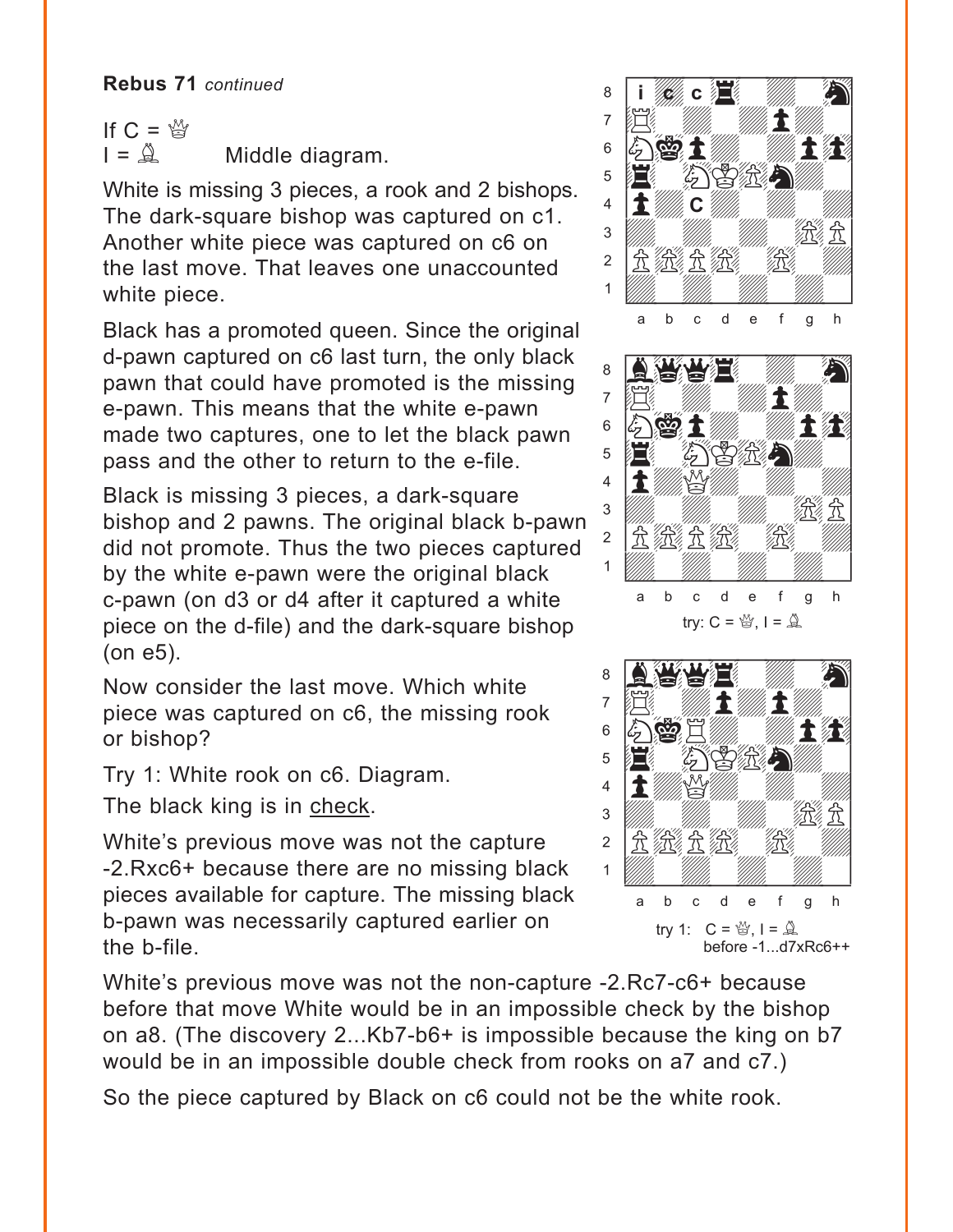Try 2: White bishop on c6. Diagram.

There is an impossible situation in which two captures must necessarily precede each other.

The original black c-pawn captured the missing white rook on the d-file before it was captured by the white e-pawn on d3 or d4. But the white rook could only escape from the 1st rank after the white e-pawn opened

the e-file by capturing the black pawn on d3 or d4.

A contradiction in retroreality known as a *time loop*.

Therefore  $C \neq \frac{M}{2}$ 

$$
C = \mathcal{Q}
$$

 $I = \mathfrak{G}$  Diagram.

In this position, no promotions were needed.

Black is missing 3 pawns. Disregarding the bishop from c1, White is missing a queen and rook.

The last move was either -1...d7xQc6++ or -1...d7xRc6++. In either case, the black king was in check from the piece on c6.

White's previous move was not the non-capture -2.Rc7-c6+ because the white king would be in an impossible check from the queen on a8. Nor was it the non-capture -2.Qb7-c6+ because the black king would already be in check from b7. White's previous move had to be a capture on c6.

Therefore no black pawns promoted. As in the tries with  $C = \mathcal{Q},$ promoting the black e-pawn would require two captures by the white e-pawn, but that is impossible because there is no missing black piece that could have been captured on the e-file.

So the piece that White captured on c6 was a pawn, which was checking the white king. This check could not occur by the advance -2...c7-c6+ because the white king would already be in check by the black queen. The check had to occur by -2...b7xc6+.



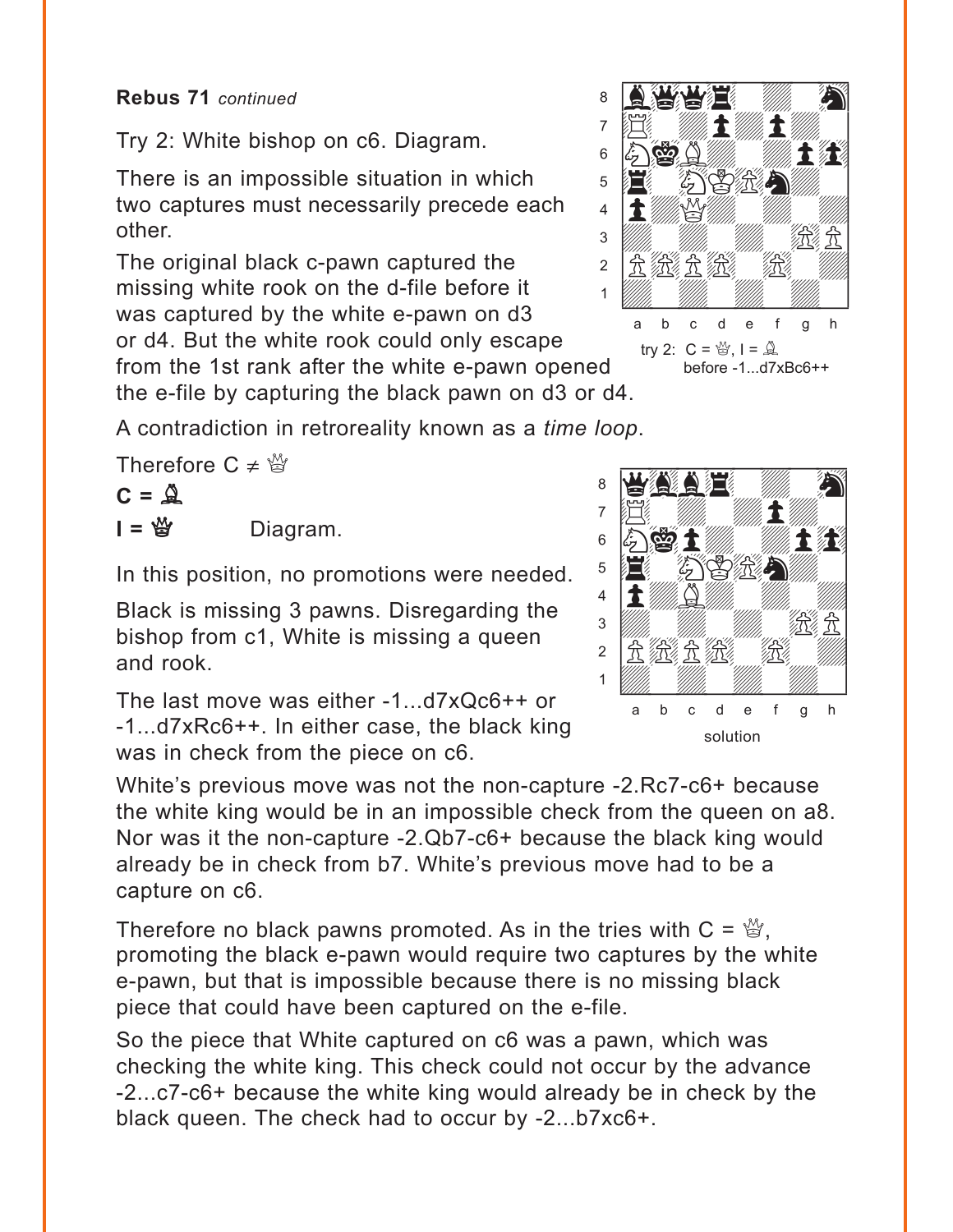Thus, the missing white queen and rook were both captured on c6. Before Black uncaptured on c6 the second time, the black king was in check by the queen or rook on c6. The same question arises again. How was that check possible? There is only one answer and only one possible line of retroplay, a series of ten consecutive checks.



-1...d7xRc6++ -2.Rf6xc6+ b7xQc6+ -3.Qe6xc6+ c7-c6+ -4.Qe8xe6+ e7-e6+ -5.Ne6-c5+ Kb5-b6+ -6.Bb3-c4+

This diagram shows the position ten moves ago. Forward play goes 1.Bb3-c4+ Kb5-b6+ 2.Ne6-c5+ e7-e6+ 3.Qe8xe6+ c7-c6+ 4.Qe6xc6+ b7xQc6+ 5.Rf6xc6+ d7xRc6++.





Here is the original problem by Luigi Ceriani (1939). Our rebus version adds a black knight on h8 and shifts the white pawn on h4 to g3. The retro content is thereby augmented by incorporating a *time loop* in the assignment of queen and bishop.

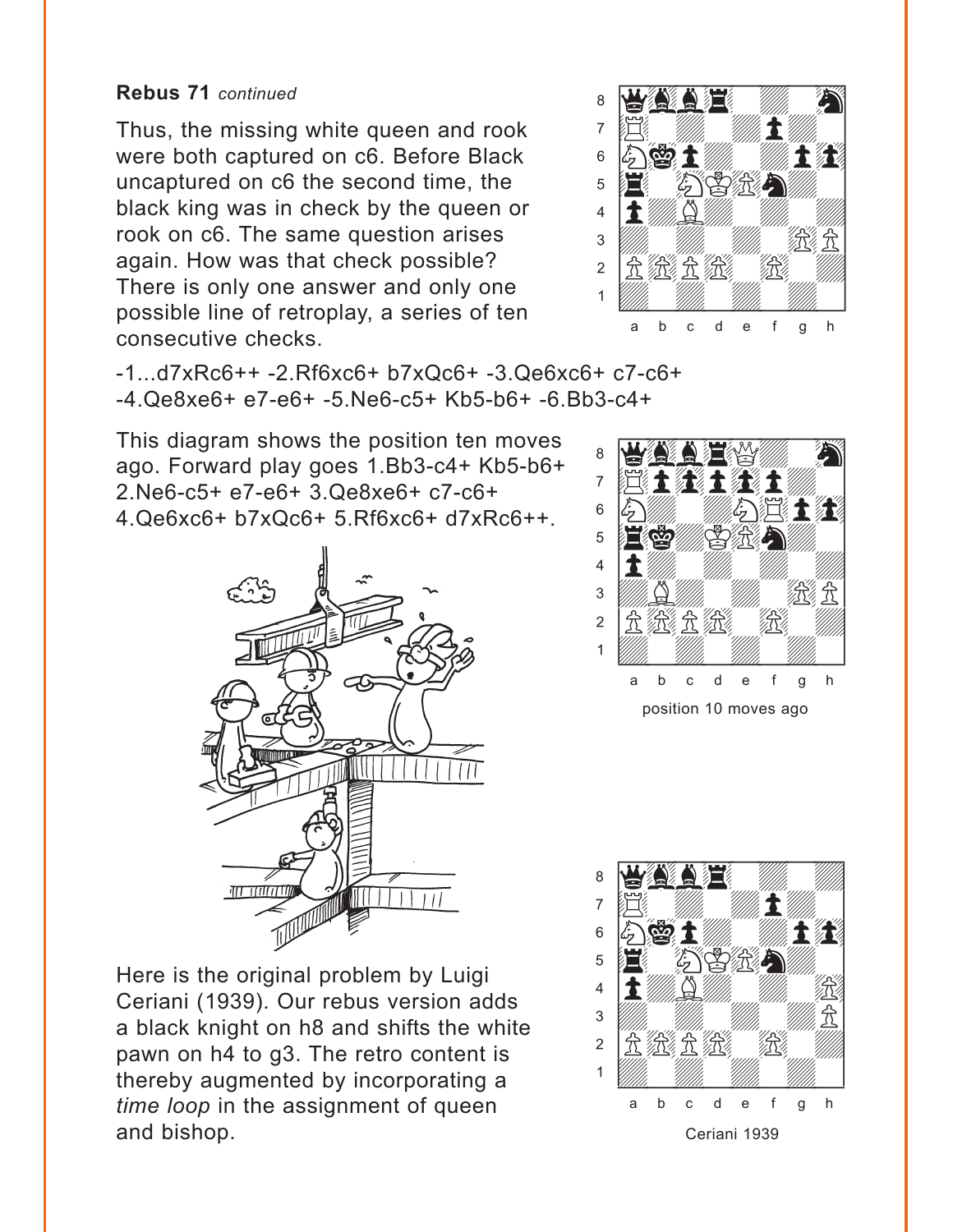## **[Rebus 72](#page-3-0)**

<span id="page-13-0"></span>





There are 16 A's and 2 missing pieces, one for each side.

 $A = \hat{\mathbb{Z}}$  caps = white Other options are obviously impossible. There were no promotions. Both missing pieces were captured by pawns on the b-file.

 $\mathbb{S}^{\omega}$  = (KC) Two letters with one uppercase and one lowercase.  $L = \mathbf{A}$   $N \neq \mathbf{A}$  Both lowercase N's on light squares.  $P \neq \mathcal{Q}$  Both uppercase P's on dark squares.

White is missing a light-square bishop. It was captured on b5.  $\mathbb{E}\mathbb{\&} = (PN)$ 



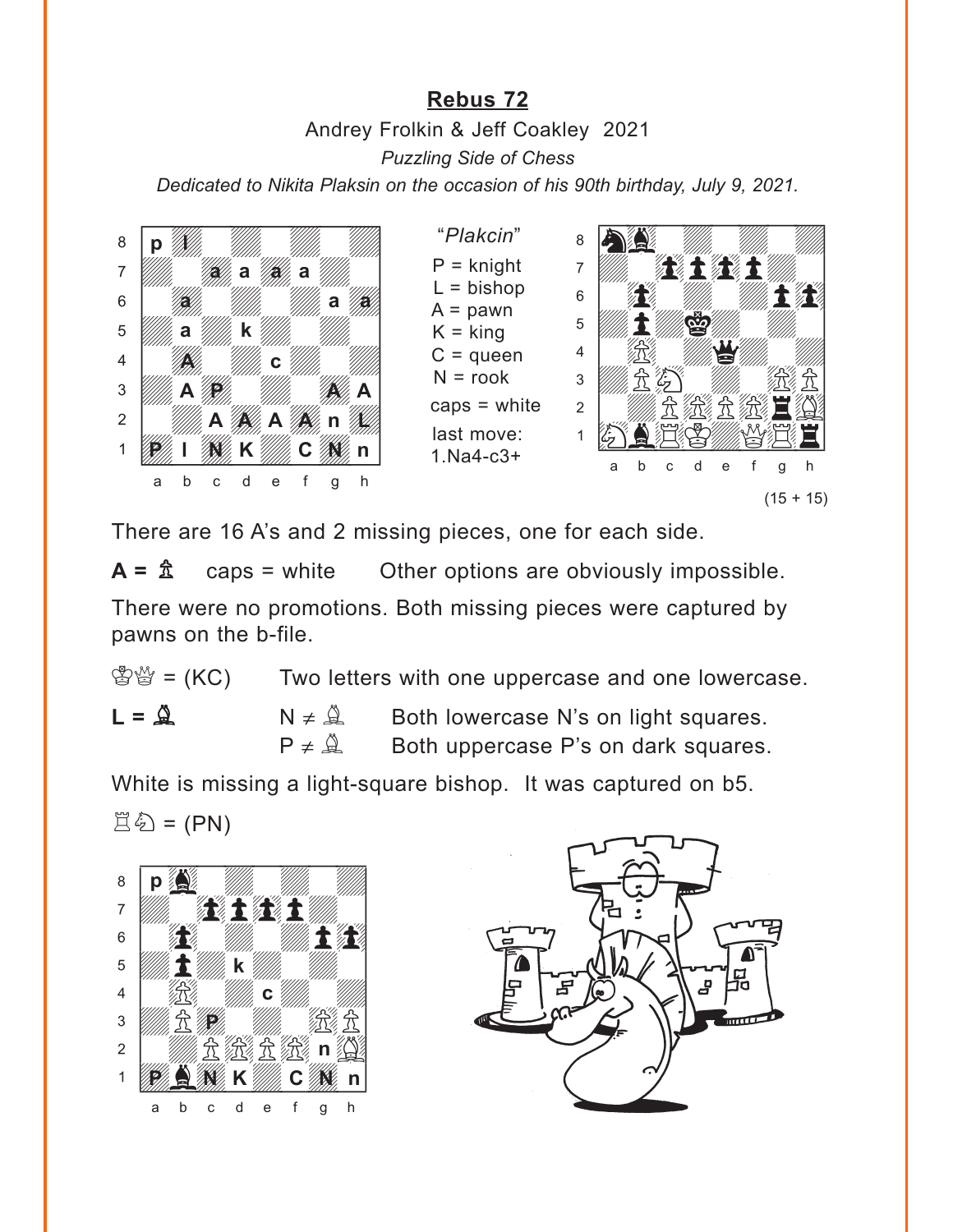If  $P = \mathbb{Z}$ , the position is illegal because of an impossible time line. With the given pawn formation, a white rook cannot be on c3.

Try 1:  $P = \mathbb{Z}$ , N =  $\mathbb{Z}$ , K =  $\mathbb{Z}$  (diagram)

Black is missing a rook. That rook was captured on b3 or b4 before a white rook could escape from behind the white pawns.

Before the black rook was captured, the missing white bishop was captured on b5 to allow the rook to escape from behind the black pawns  $(\dots a6xBb5)$ .



Before the white bishop was captured, White played g2-g3 to allow the bishop to escape from f1.

Before g2-g3 was played, the other white bishop had to be on h2.

Before the white bishop moved to h2, White advanced b2-b3 to allow the bishop to escape from c1. White did not play *b2-b4?* because a black bishop could not be on b1 if White captured *a2xRb3*.

The missing black rook was captured on b4  $(a3xRb4)$ .

Before White played b2-b3, the black bishop had to be on b1.

Before the black bishop went to b1, Black played ...b7-b6 to allow the bishop to escape from c8.

This long sequence of preconditions shows that before a white rook could escape, the "great pawn barrier reef" was already established on the b-file. A white rook could not cross the pawn barrier to reach c3.

The same faulty time line occurs with  $C = \mathcal{B}$ .

Therefore  $N \neq \mathbb{Z}$ 

$$
N = \overset{\sim}{\mathbb{E}}
$$

$$
P = \overset{\sim}{\mathbb{E}}
$$

Diagram.

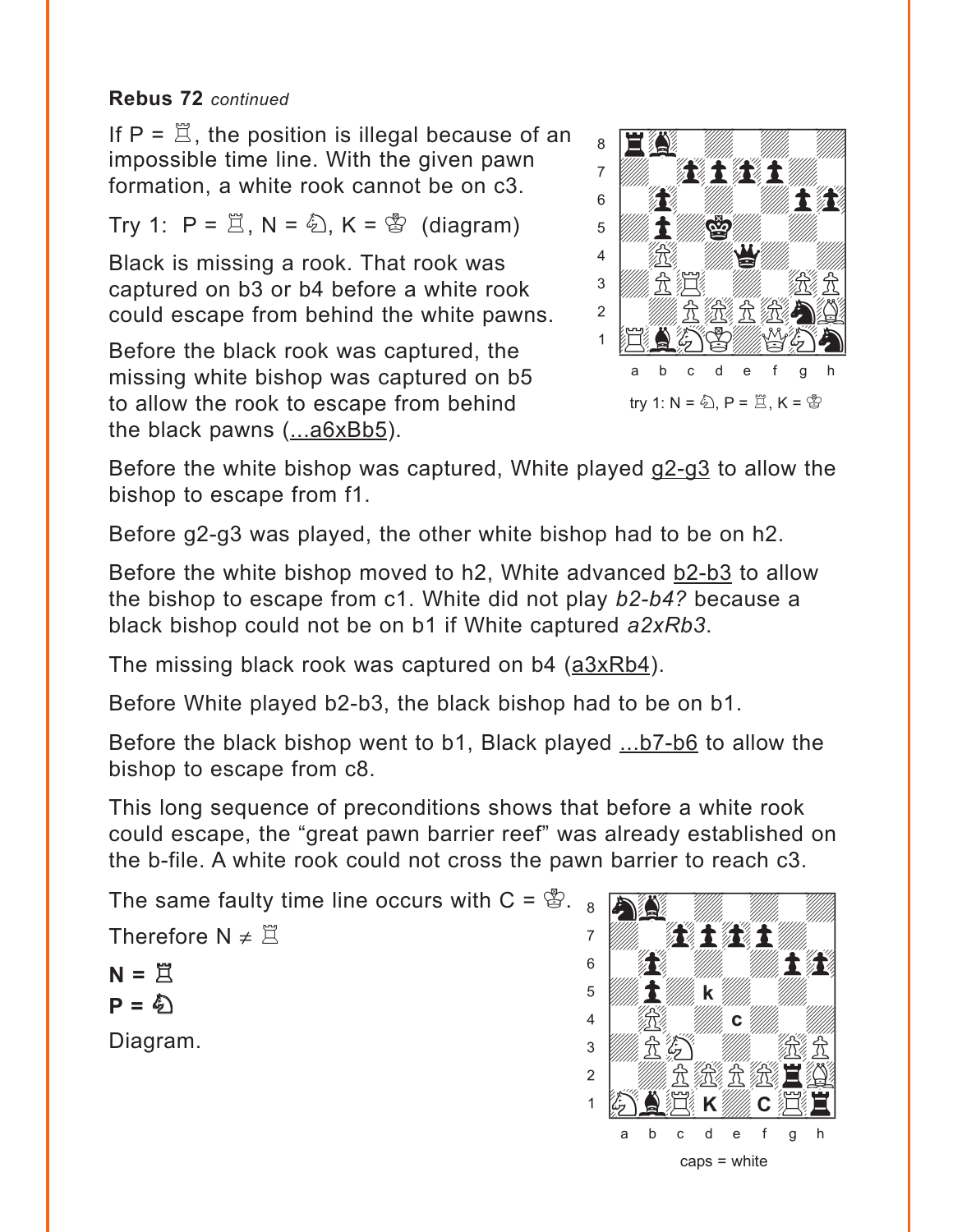The black king (d5 or e4) is in check. Last move: -**1.Na4-c3+**

If the last move was -1.Na2-c3+?, then Black cannot retract -1...Ba2-b1 which is necessary to begin the liberation of the pieces on the 1st rank. That delay would make the position illegal because of the 50 move rule. Additionally, the knight on a2 would have to return to c3 to free the bishop on b1. Then it would have to move again to allow the white king to pass through c3.



If  $C = \mathcal{B}$ , the position is illegal because of the 50 move rule. Prior to the knight check on c3, 50 moves must be retracted before a capture or pawn move is possible. with the set of the set of the set of the set of the set of the set of the set of the set of the set of the set of the set of the set of the set of the set of the set of the set of the set of the set of the set of the set

Try 2:  $N = \mathbb{Z}$ ,  $P = \mathbb{Z}$ ,  $C = \mathbb{Z}$  (diagram)

## Retract:

-1.Na4-c3+ Ba2-b1 -2.Rb1-c1 Qh5-d5 -3.Rb2-b1 Bb1-a2 -4.Ra2-b2 Kf5-e4 -5.Qc1-d1 Kg5-f5 -6.Qb2-c1 Qh4-h5 -7.Qd4-b2 Kh5-g5 -8.Ke1-f1 Qg4-h4 -9.Kd1-e1 Qh4-g4 -10.Kc1-d1 Qg4-h4 -11.Kb2-c1 Qh4-g4 -12.Kc3-b3 Qg4-h4 -13.Nc5-a4 Qh4-g4 -14.Ra7-a2 Ba2-b1 -15.Rb7-a7 Ba7-b8 -16.Rb1-g1 Qg4-h4 -17.Rb2-b1 Bb1-a2 -18.Ra2-b2 Qh4-g4 -19.Ra6-a2

A critical position (diagram).

-19...Ba2-b1 -20.Rb8-b7 Rb1-h1 -21.Rh8-b8 Bb8-a7 -22.Ra7-a6 Rb2-b1 -23.Rb7-a7 Ba7-b8 -24.Rb8-b7 Bb1-a2 -25.Rg8-b8 Ra2-b2 -26.Rg7-g8 Bb8-a7 -27.Rh7-h8 Ra7-a2 -28.Kd3-c3 Rb7-a7 -29.Qe4-d4 Ba7-b8 -30.Ke3-d3 Rb8-b7 -31.Qc6-e4 Rh8-b8





Diagram next page.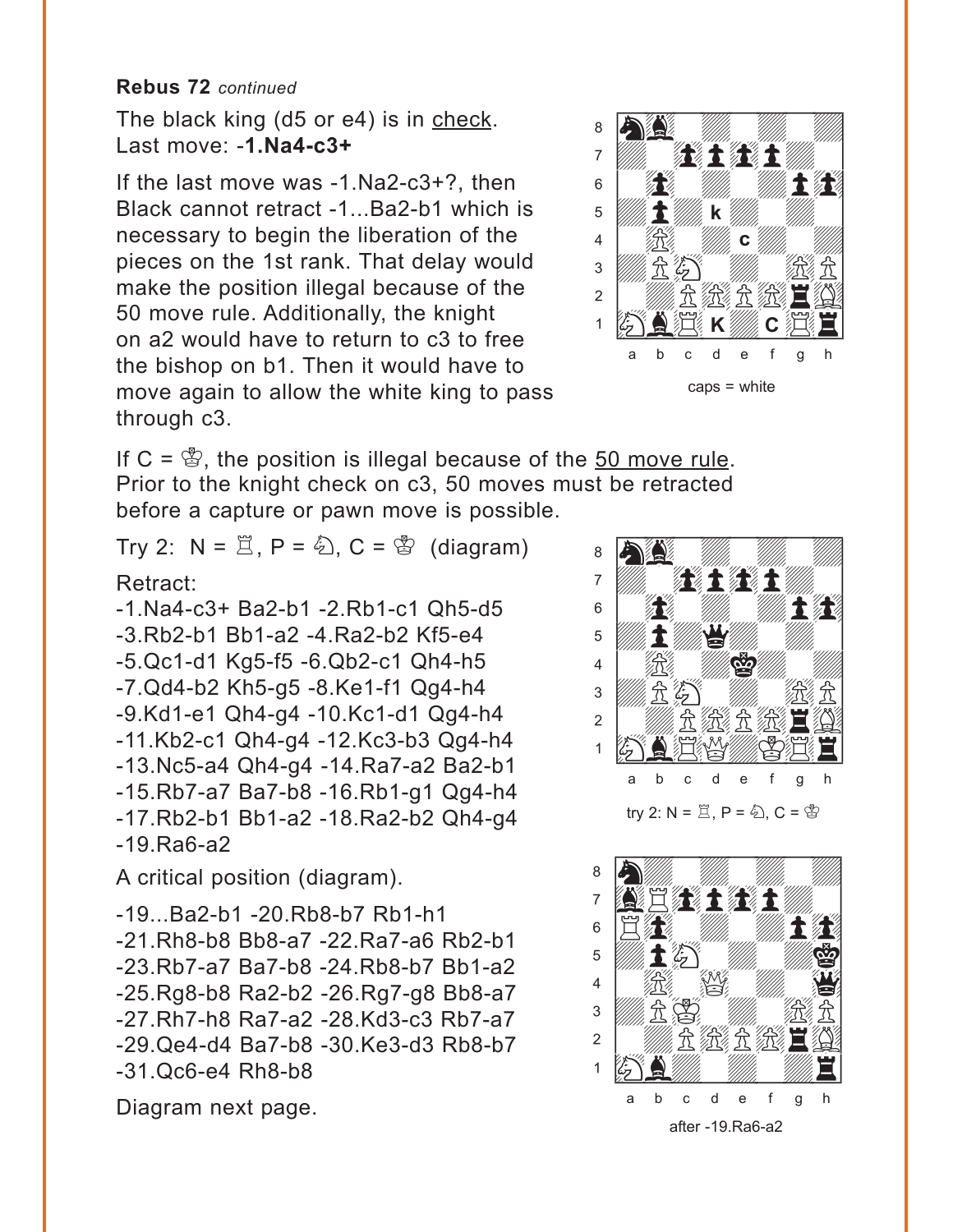-32.Rg8-g7 Kg5-h5 -33.Rb8-g8 Kh5-g5 -34.Rb7-b8 Bb8-a7 -35.Ra7-b7 Kg5-h5 -36.Ra2-a7 Kh5-g5 -37.Rb2-a2 Ba2-b1 -38.Rb1-b2 Kg5-h5 -39.Rh1-b1 Rg1-g2 -40.Rg7-h7 Rb1-g1 -41.Qg2-c6 Rb2-b1 -42.Qf1-g2 Bb1-a2 -43.Qd1-f1 Ra2-b2 -44.Kf3-e3 Ra7-a2 -45.Kg2-f3 Rb7-a7 -46.Kf1-g2 Ba7-b8 -47.Ke1-f1 Rb8-b7 -48.Nd3-c5 Rh7-h8 -49.Ne5-d3 Rh8-b8 -50.Rg8-g7 Rg7-h7 -51.Rb8-g8 h7-h6



Therefore the position with  $C = \mathcal{B}$  is illegal because 50.5 moves were made without a capture or pawn move.

## $K = \overset{\circ}{\otimes}$   $C = \overset{\circ}{\otimes}$

The position is legal. It can be reached in 49.5 moves without a capture or pawn move following ...h7-h6. with the sum of the set of the set of the set of the set of the set of the set of the set of the set of the set of the set of the set of the set of the set of the set of the set of the set of the set of the set of the set

## Retract:

-1.Na4-c3+ Ba2-b1 -2.Rb1-c1 Qh4-e4 -3.Rb2-b1 Bb1-a2 -4.Ra2-b2 Ke5-d5 -5.Kc1-d1 Kf5-e5 -6.Kb2-c1 Kg5-f5 -7.Kc3-b2 Kh5-g5 -8.Kd3-c3 Qg4-h4 -9.Qc1-f1 Qh4-g4 -10.Qb2-c1 Qg4-h4 -11.Qd4-b2 Qh4-g4 -12.Nc5-a4 Qf4-h4 -13.Ra7-a2 Ba2-b1 -14.Rb7-a7 Ba7-b8 -15.Rb1-g1 Qg4-f4 -16.Rb2-b1 Bb1-a2 -17.Ra2-b2 Qh4-g4 -18.Ra6-a2 Diagram next page.



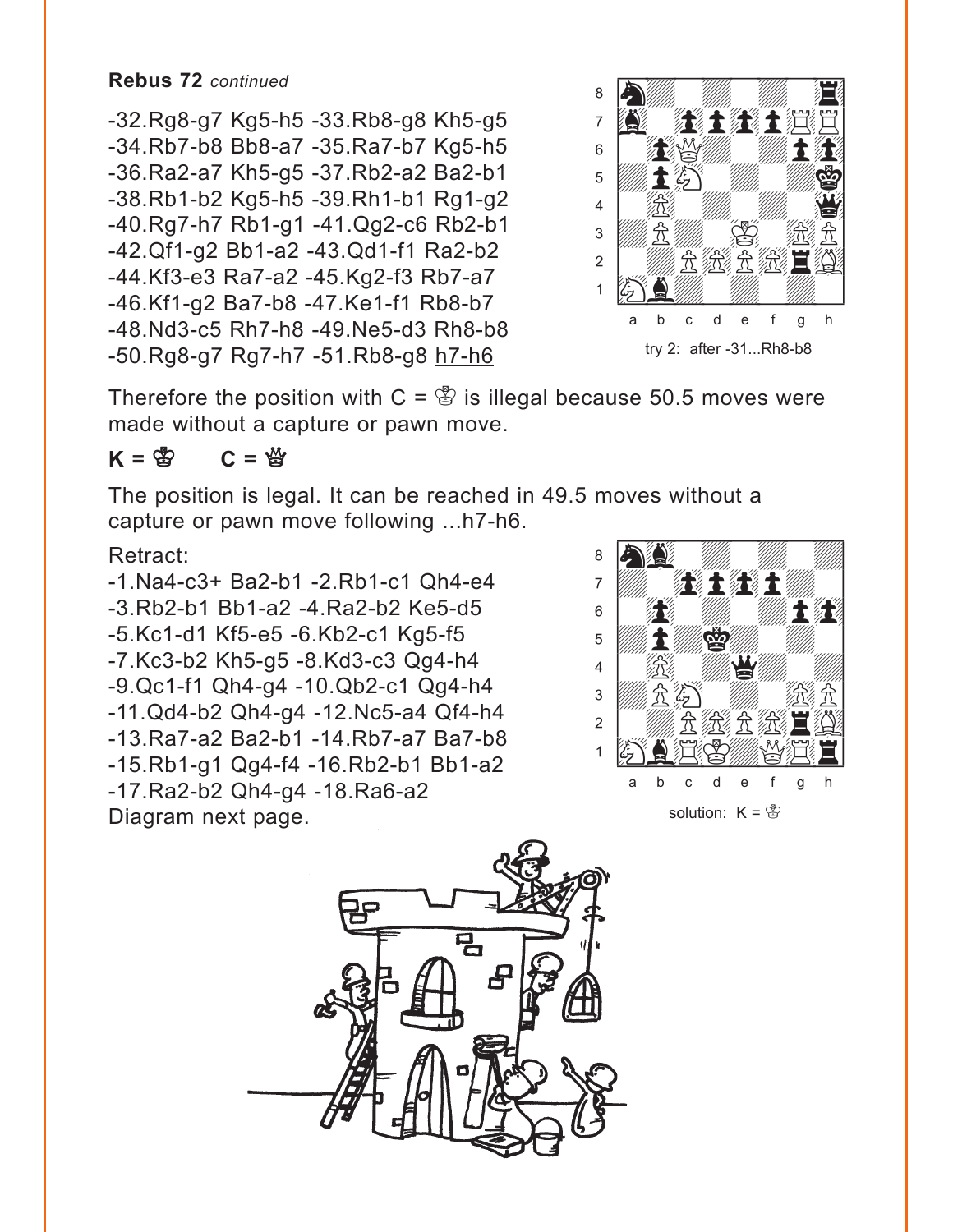Same position as in try 2 (after -19.Ra6-a2) except the white king is on d3 instead of c3. The king's position does not make a significant difference in the subsequent retroplay.

Because this position is reached one move earlier, Black's ...h7-h6 can be achieved after 49.5 moves are retracted without a capture or pawn move. Therefore the position is legal since an "automatic draw" by the 50 move rule is avoided.

-18...Ba2-b1 -19.Rb8-b7 Rb1-h1 -20.Rh8-b8 Bb8-a7 -21.Ra7-a6 Rb2-b1 -22.Rb7-a7 Ba7-b8 -23.Rb8-b7 Bb1-a2 -24.Rg8-b8 Ra2-b2 -25.Rg7-g8 Bb8-a7 -26.Rh7-h8 Ra7-a2 -27.Ke3-d3 Rb7-a7 -28.Qe4-d4 Ba7-b8 -29.Qe6-e4 Rb8-b7 -30.Qc6-e6 Rh8-b8 -31.Rg8-g7 Kg5-h5 -32.Rb8-g8 Kh5-g5 -33.Rb7-b8 Bb8-a7 -34.Ra7-b7 Kg5-h5 -35.Ra2-a7 Kh5-g5 -36.Rb2-a2 Ba2-b1 -37.Rb1-b2 Kg5-h5 -38.Rh1-b1 Rg1-g2 -39.Rg7-h7 Rb1-g1 -40.Qg2-c6 Rb2-b1 -41.Qf1-g2 Bb1-a2 -42.Qd1-f1 Ra2-b2 -43.Kf3-e3 Ra7-a2 -44.Kg2-f3 Rb7-a7 -45.Kf1-g2 Ba7-b8 -46.Ke1-f1 Rb8-b7 -47.Nd3-c5 Rh7-h8 -48.Ne5-d3 Rh8-b8 -49.Rg8-g7 Rg7-h7 -50.Rb8-g8 h7-h6 Diagram w\_\_\_\_\_\_\_\_w

Then -51.Rb7-b8 Bb8-a7 -52.Ra7-b7 Kf6-g5 -53.Ra2-a7 a6xBb5 and so on.

For forward thinkers, from the diagram: 1...h6 2.Rg8 Rgh7 3.Rg7 Rb8 4.Nd3 Rhh8 5.Nc5 Rb7 6.Kf1 Bb8 7.Kg2 Ra7 8.Kf3 Ra2 9.Ke3 Rb2 10.Qf1 Ba2 11.Qg2 Rb1 12.Qc6 Rg1 13.Rh7 Rg2 14.Rb1 Kh5 15.Rb2 Bb1 16.Ra2 Kg5 17.Ra7 Kh5 18.Rb7 Ba7 19.Rb8 Kg5 20.Rg8 Kh5 21.Rgg7 Rb8 22.Qe6 Rb7 23.Qe4 Bb8 24.Qd4 Ra7 25.Kd3 Ra2 26.Rh8 Ba7 27.Rgg8 Rb2 28.Rb8 Ba2 29.Rb7 Bb8 30.Ra7 Rb1 31.Ra6 Ba7 32.Rb8 Rh1 33.Rb7 Bb1 34.Ra2 Qg4 35.Rb2 Ba2 36.Rb1 Qf4 37.Rg1 Bb8 38.Ra7 Bb1 39.Ra2 Qh4 40.Na4 Qg4 41.Qb2 Qh4 42.Qc1 Qg4 43.Qf1 Qh4 44.Kc3 Kg5 45.Kb2 Kf5 46.Kc1 Ke5 47.Kd1 Kd5 48.Rb2 Ba2 49.Rb1 Qe4 50.Rc1 Bb1 51.Nc3+ Rebus position, achieved in 49.5 moves after 1...h6.

As a composition, the position after 51.Nc3+ is drawn by dead reckoning. Any move by the black king would result in a draw by the 50 move rule.

For a companion rebus with a similar theme, see the latest issue of *Die Schwalbe* (August 2021, #310, problem 18682). But please note that there is a diagram error. The letter on a1 should be a small 'p'.



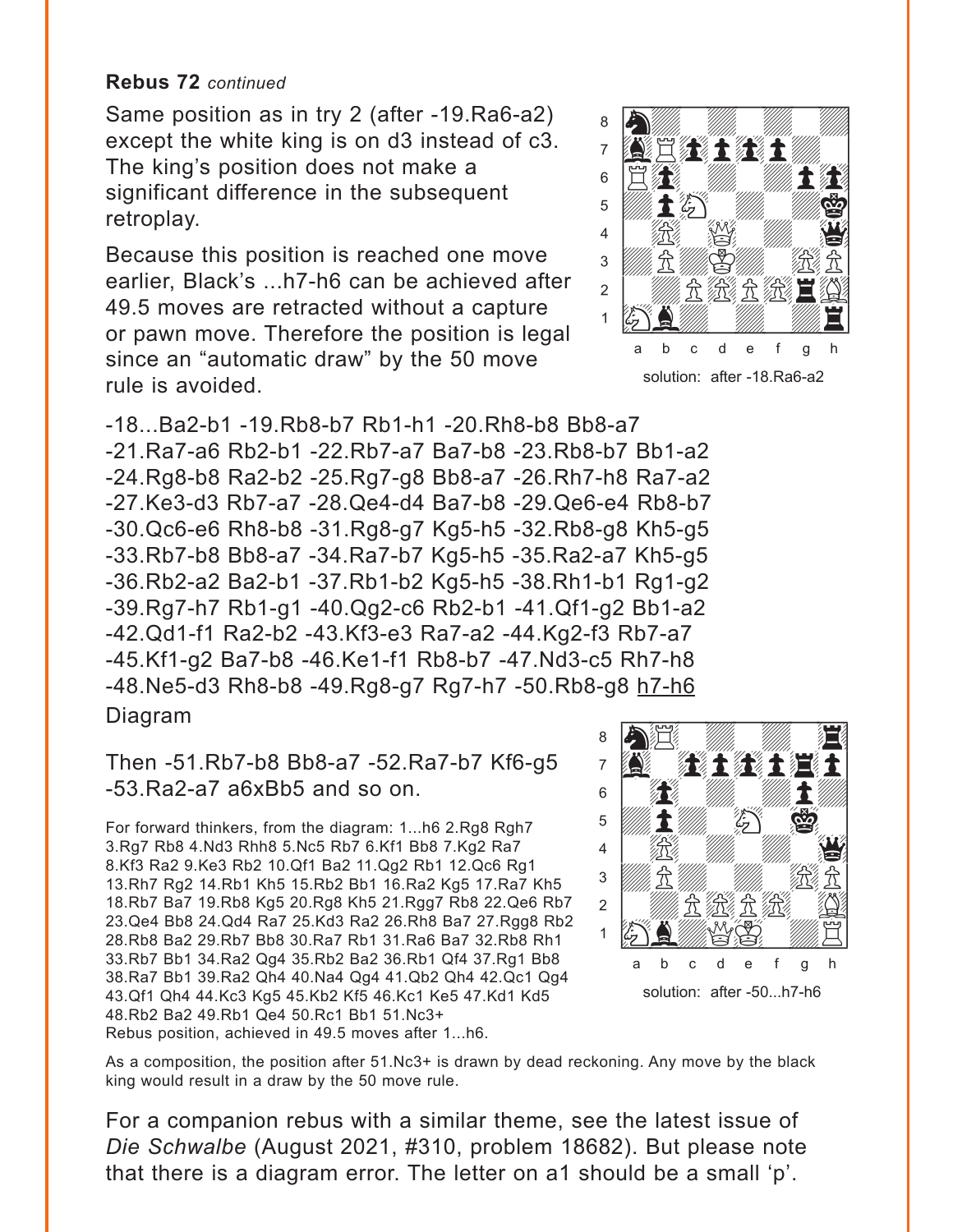## **[Rebus 73](#page-4-0)**

<span id="page-18-0"></span>Andrey Frolkin & Jeff Coakley 2021 *Puzzling Side of Chess*



"*length*"  $L =$  knight  $E = b$ ishop  $N =$ rook  $G =$  queen  $T =$  pawn



caps = white



last moves:

-1. ... f7-f6+

 $(14 + 13)$ 

46 exactly determined last moves, a rebus record!

Letter count: 3L 1E 1N 1G 7T 1H (14) 3e 2n 1g 6t 1h (13)

 $\mathcal{B} = (GH)$  Letters with one upper, one lowercase.

LEG  $\neq \hat{\mathbb{Z}}$  On 1st or 8th rank.

 $N \neq \hat{\pi}$  If  $N = \hat{\pi}$ 

There are at least 11 promoted pieces (9T, 1E, 1L) and 3 passed pawns, a total of 14 pro-passers. The 5 missing pieces (3 pawns and 2 officers) are insufficient to explain 14 pro-passers. [*For an explanation of pro-passer theory, see column 188, page 11*.]

-2. Nd6-e8! d4-d3 -3. Nc8-d6 d5-d4 -4. Kd4-e5 d6-d5 -5. Bf6-e7 d7-d6 -6. Re8-e2 e2-e1=B -7. c7-c8=N e3-e2 -8. c6-c7 e4-e3 -9. Ke3-d4 e5-e4 -10. c5-c6 e6-e5 -11. c4-c5 e7-e6 -12. c2-c4 c3xRb2 -13. Qd1-a1 c4-c3 -14. Rb1-b2 c5-c4 -15. Bb2-f6 c6-c5 -16. Bc1-b2 c7-c6 -17. b2-b3 b3xBa2 -18. Ke2-e3 b4-b3 -19. Bb3-a2 b5-b4 -20. Ba4-b3 b6-b5 -21. Bb5xPa4 a5-a4 -22. Ke1-e2 a6-a5 -23. Bf1-b5 a7-a6 -24. e2xNf3 N~-f3+

 $H \neq \hat{\mathcal{R}}$  If  $H = \hat{\mathcal{R}}$  $G = \mathbb{S}$ 

 $\frac{M}{Q}$  = (LENT)

There are 12 promoted pieces (9T, 1E, 1L, plus an additional queen regardless of piece assignment) and 2 passed pawns, a total of 14 pro-passers. The 5 missing pieces (2 pawns and 3 officers) are insufficient to explain 14 pro-passers.

 $T = \hat{X}$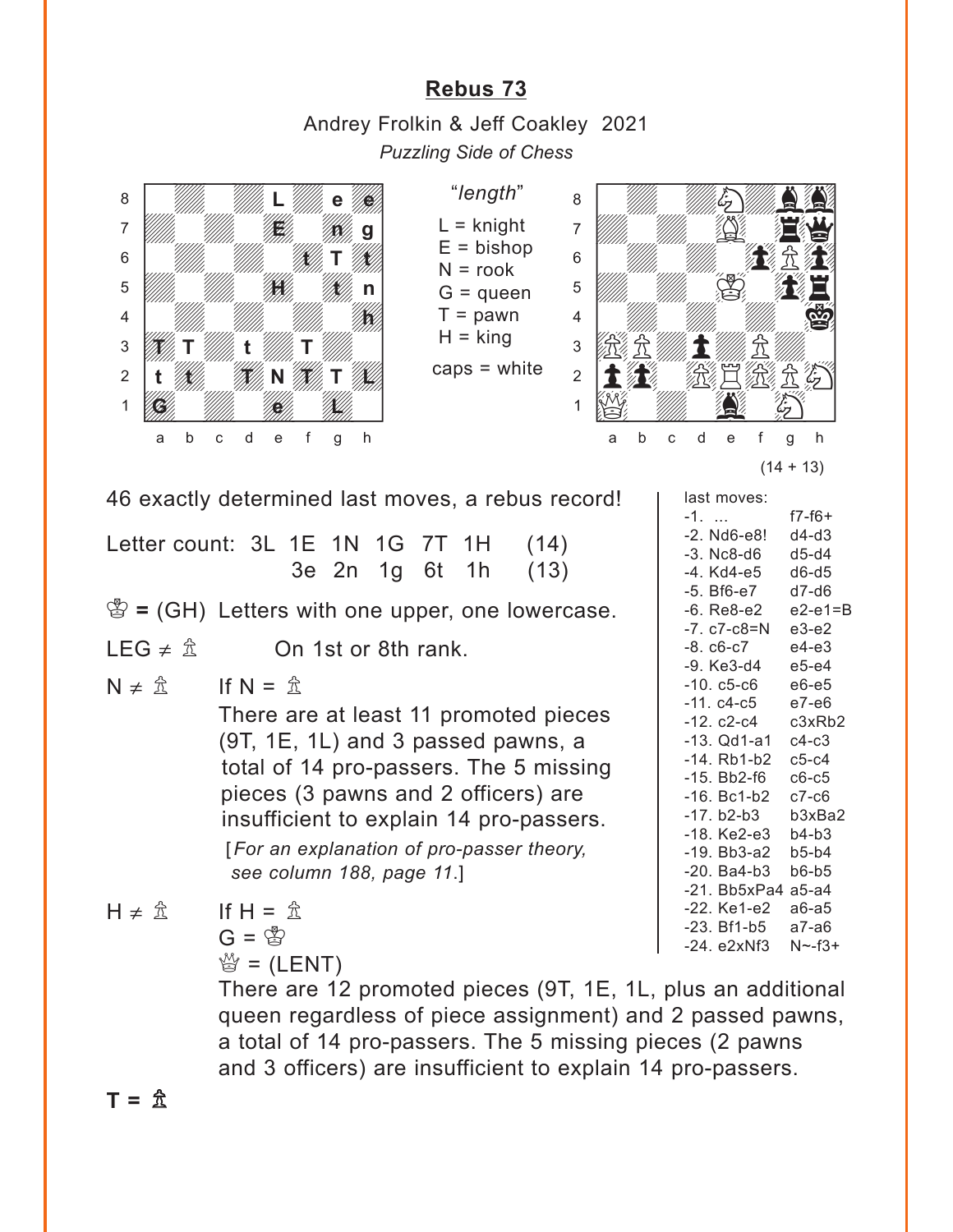If caps  $=$  black

The resulting pawn formation requires 5 captures. See diagram.

There are 5 missing pieces. Consider the necessary captures in each of the 4 sectors.

> ab-sector: 0 captures cd-sector: 2 captures ef-sector: 2 captures gh-sector: 1 capture

In the gh-sector, Black played ...hxg.

a **chunga a chunga a chunga a chunga a chunga a** àdwdwdwdw]  $\mathfrak{s}$  and  $\mathbb{Z}$  with  $\mathbb{Z}$   $\mathbb{Z}$   $\mathbb{Z}$   $\mathbb{Z}$   $\mathbb{Z}$   $\mathbb{Z}$   $\mathbb{Z}$  $\overline{\mathcal{L}}$ 4 William William William William  $\mathbf{E}$  if  $\mathbf{H}$  is the  $\mathbf{H}$ 2 【食欲】 《養》 《養食】 1 *Uddyn William William William Company William Company* a b c d e f g h

with the set of the set of the set of the set of the set of the set of the set of the set of the set of the set of the set of the set of the set of the set of the set of the set of the set of the set of the set of the set

*pawn formation if caps = black*

In the ef-sector, the pawn formation could only be achieved with 2 captures if one of the captures was ...exPf by Black, capturing the original white f-pawn on the f-file. The other capture would be exf by White, capturing an officer. Thus, the only possible promotions occurred with pawns from the cd-sector.

The pawns from the cd-sector could only yield 2 promotions if both captures were made by the same side. However, on the efgh-files, there were 2 captures by Black and 1 capture by White. The missing pieces that remain are 1 white and 1 black. Hence, both captures in the cd-sector could not be made by the same side and there could only have been one promotion.

There are at least two promoted pieces on the board (L and E).

Therefore caps  $\neq$  black.

#### **caps = white**

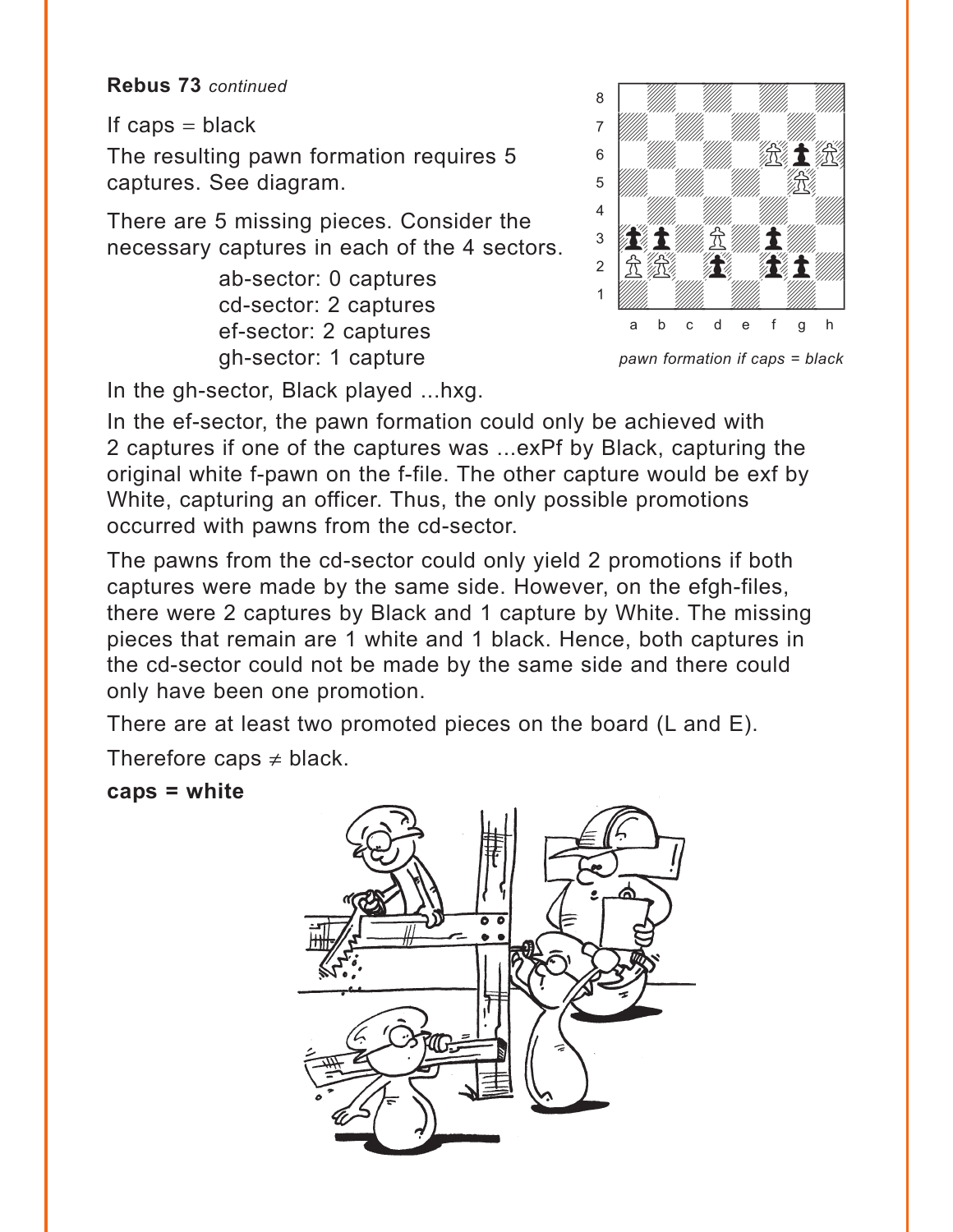The pawn formation on the ab-files with an empty c-file required 3 captures, regardless of whether the original black a-pawn is still on the board or was captured on the a-file. The other 2 captures were made by White on the fg-files (e2xf3 and h5xg6). This accounts for all 5 missing pieces.



 $H = \&$  If  $G = \&$  Impossible check by pawn g6. The move f5xg6+ would require 2 extra captures by White.

The white king (e5) is in check by the pawn on f6.

Last move: **-1...f7-f6+**

$$
L = \mathbb{Z}
$$

 $I \neq \hat{A}$  If  $I = \hat{A}$ 

 $L \neq \mathcal{U} \times \mathcal{L}$  Both kings in check (f6 h2).

White has a promoted dark-square bishop. This could occur if the original white b-pawn promoted on b8 and the c-pawn captured on b3 (c2xb3). In that case, all captures by White were made on light squares (c3 f3 g6). So the black dark-square bishop must still be on the board. However, if  $L = \mathbb{Q}$ , both black bishops are missing.

- $N = \Xi$   $N \neq \mathcal{B} \mathcal{A}$  Before 1...f7-f6+, White would be in check (q7) with Black to move.
- $E \neq \frac{M}{2}$  If  $E = \frac{M}{2}$  $G = \mathbb{Q}$

There are two promoted black queens which is only possible if Black promoted by ...c1=Q and ...e1=Q. That would require the following captures by pawns on the abc-files: white c2xb3, black ...axb and ...b3xa2. Thus, all three captures by White would be on light squares (b3 f3 g6). Therefore the black dark-square bishop would still be on the board. However, the only black bishop (G) is light. So  $E \neq \mathcal{Q}$ 

## $E = \mathbf{Q}$  $G = \mathcal{Q}$

Piece assignment and colours are solved.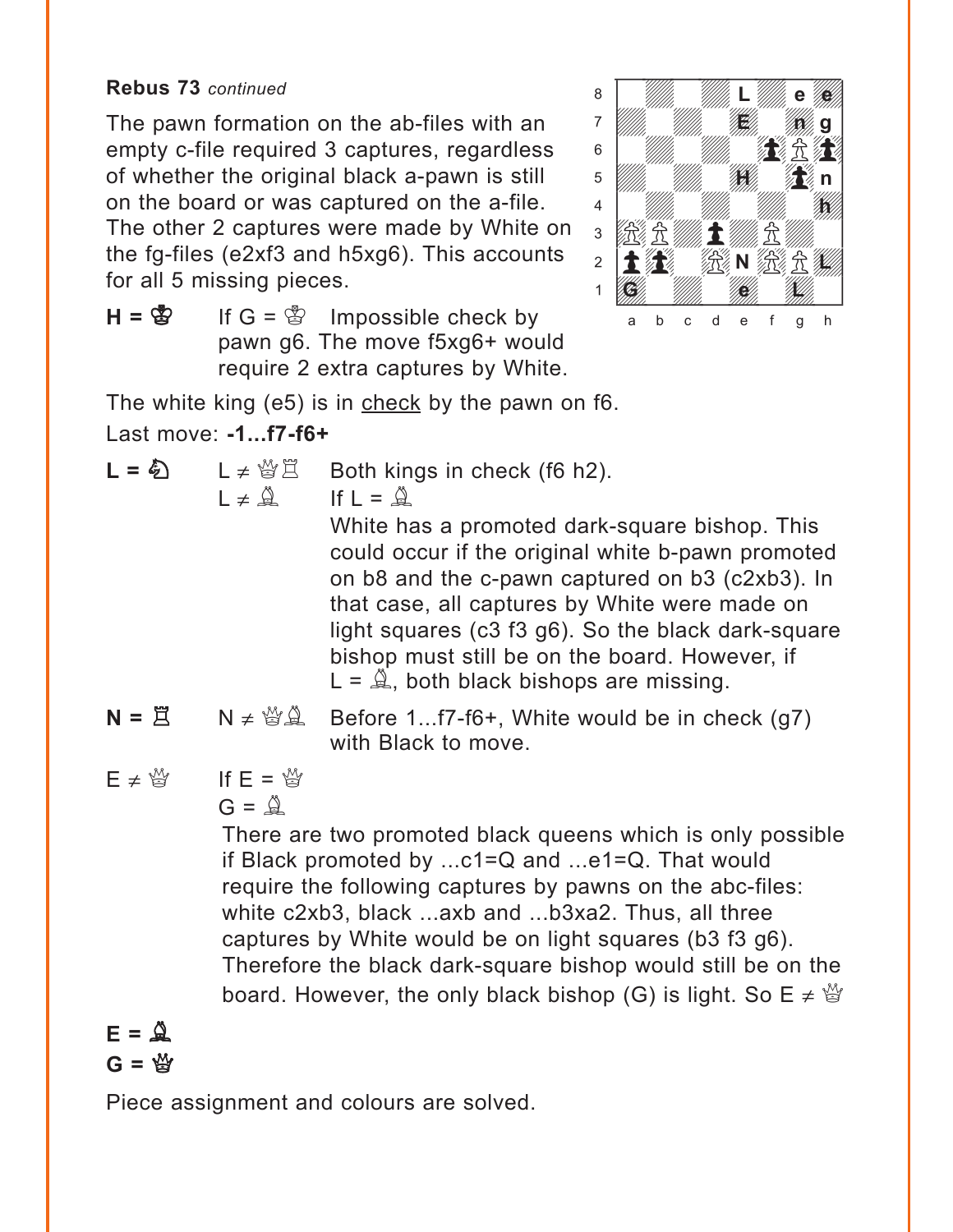So what were the last 46 moves?

After -1...f7-f6+ is retracted (diagram), there is a cage on the kingside which can only be released by ...Kg4-h4. Before that king move is retracted, White must uncapture on f3 and at that point, White's missing light-square bishop must be on f1.

The cage has to be released before retrostalemate occurs when the retraction of black pawn moves is exhausted.



*position before 1...f7-f6+*

White has a promoted knight and is missing a rook and light-square bishop. Black has a promoted bishop and is missing two knights and a pawn.

Two black pieces were captured by white pawns on f3 and g6. Black promoted a bishop on e1 and White promoted a knight on c8.

The only explanation for a white promotion on c8 and the inverted pawns on the ab-files is that black pawns captured the 2 missing white pieces by ...cxb2 and ...bxa2. The light-square bishop was taken on a2 and the rook on b2. That leaves the original black a-pawn unaccounted for. It could not promote so it was captured on the a-file. That means that the black knights were captured on f3 and g6.

The uncapture on a2 (...b3xBa2) must be preceded by the retraction of the white b-pawn to b2. At that time, White must have their dark-square bishop on c1 and a rook on a1 or b1. Otherwise those pieces will not be able to retract to their home squares with white pawns on a3 b2 d2.

The uncapture on b2 (...c3xRb2) must be preceded by the retraction of the white c-pawn to c2.

Black has 4 retractions with the d-pawn and 6 retractions with the e-pawn (including unpromotion on e1). To avoid retrostalemate, White must unpromote on c8 and return the c-pawn to c2 by the time the black ed-pawns reach d7 e7. White retractions must also clear the e-file for the black e-pawn's retreat. To accomplish that in the least number of moves, the white rook will need to retract to the 8th rank.

It can be noted here that when e2xf3 is retracted (after white pawns are back on b2 and c2), the white queen and king must be on d1 and e1. There is no reverse time to waste. White must unplay precisely to get things undone legally.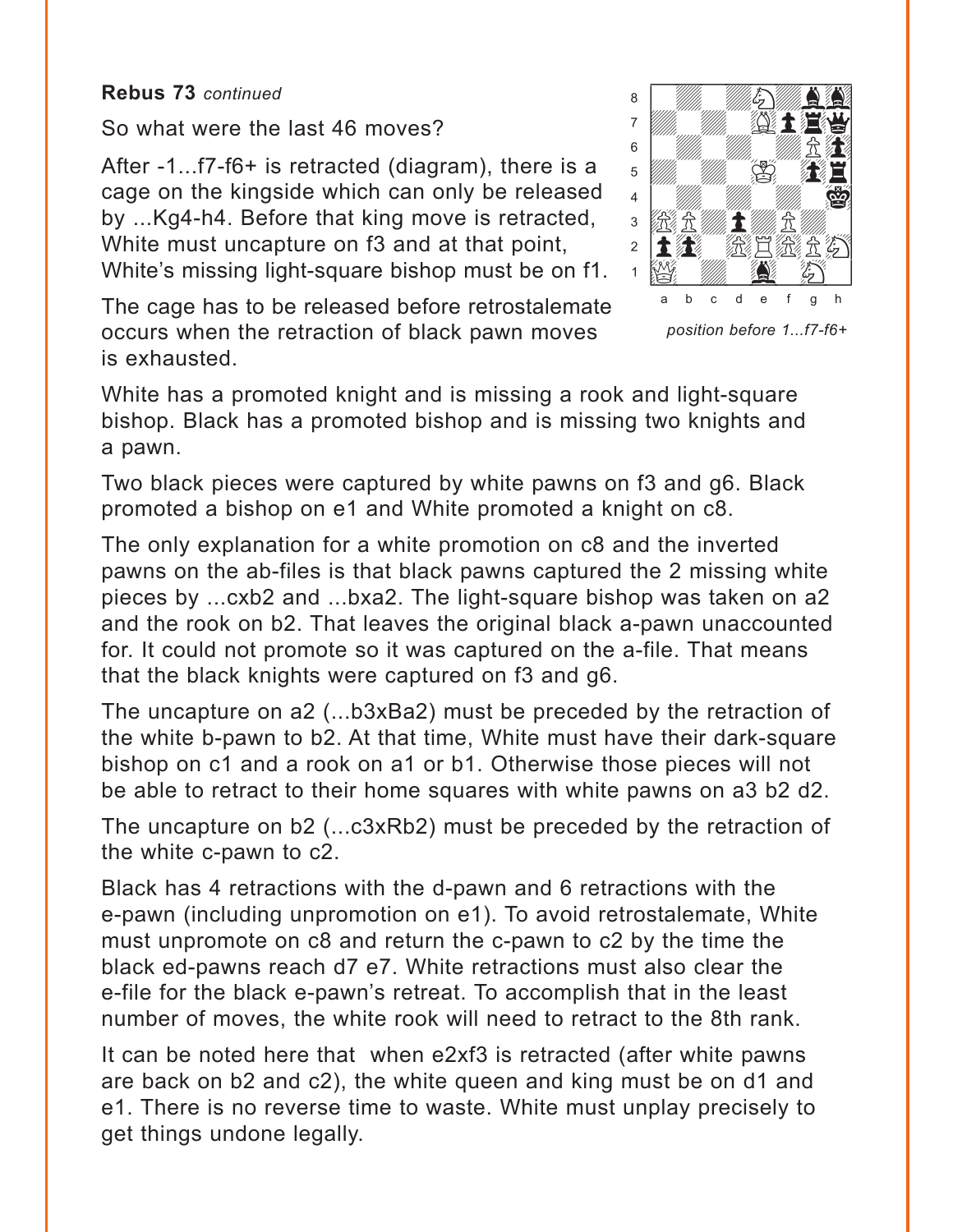**Rebus 73** *continued*

Everything is clear now except the fate of the original black a-pawn. It must be uncaptured to give Black more retractions. As will be seen as the retroplay unfolds, it is uncaptured by the white light-square bishop on its way from a2 back to f1. (It cannot be uncaptured by the white rook because a rook on a4 would be checking the black king along the 4th rank.)



Surprisingly, after -1...f7-f6+, the only white retraction that works is -2.Nd6-e8!, getting the knight to c8 as soon as possible. (The line *-2.Bf6-e7? d4-d3 -3.Nd6-e8 d5-d4 -4.Kd4-e5* is retrostalemate as *-4.Nc8-d6* fails because *-4...d6-d5* is check to the white king.)

That is followed by -2...d4-d3 -3.Nc8-d6 d5-d4 -4.Kd4-e5. The king cannot be on e5 when the black pawn retracts to d6. The further clearance of the e-file is accomplished after -4...d6-d5 -5.Bf6-e7 d7-d6 -6.Re8-e2. Diagram. with the set of the set of the set of the set of the set of the set of the set of the set of the set of the set of the set of the set of the set of the set of the set of the set of the set of the set of the set of the set

Now as the black e-pawn unpromotes and returns to e7, the white c-pawn unknights and rushes back to c2.

-6...e2-e1=B -7.c7-c8=S e3-e2 -8.c6-c7 e4-e3 -9.Ke3-d4

The king cannot be on d4 when the black pawn retracts to e5.

-9...e5-e4 -10.c5-c6 e6-e5 -11.c4-c5 e7-e6  $-12. c2-c4$ 

Diagram.

Next is -12...c3xRb2. Then, as the black c-pawn heads back to c7, the white queen and bishop return to their original squares prior to the retreat of the b-pawn.

-13.Qd1-a1 c4-c3 -14.Rb1-b2 c5-c4 -15.Bb2-f6 c6-c5 -16.Bc1-b2 c7-c6  $-17.b2-b3$